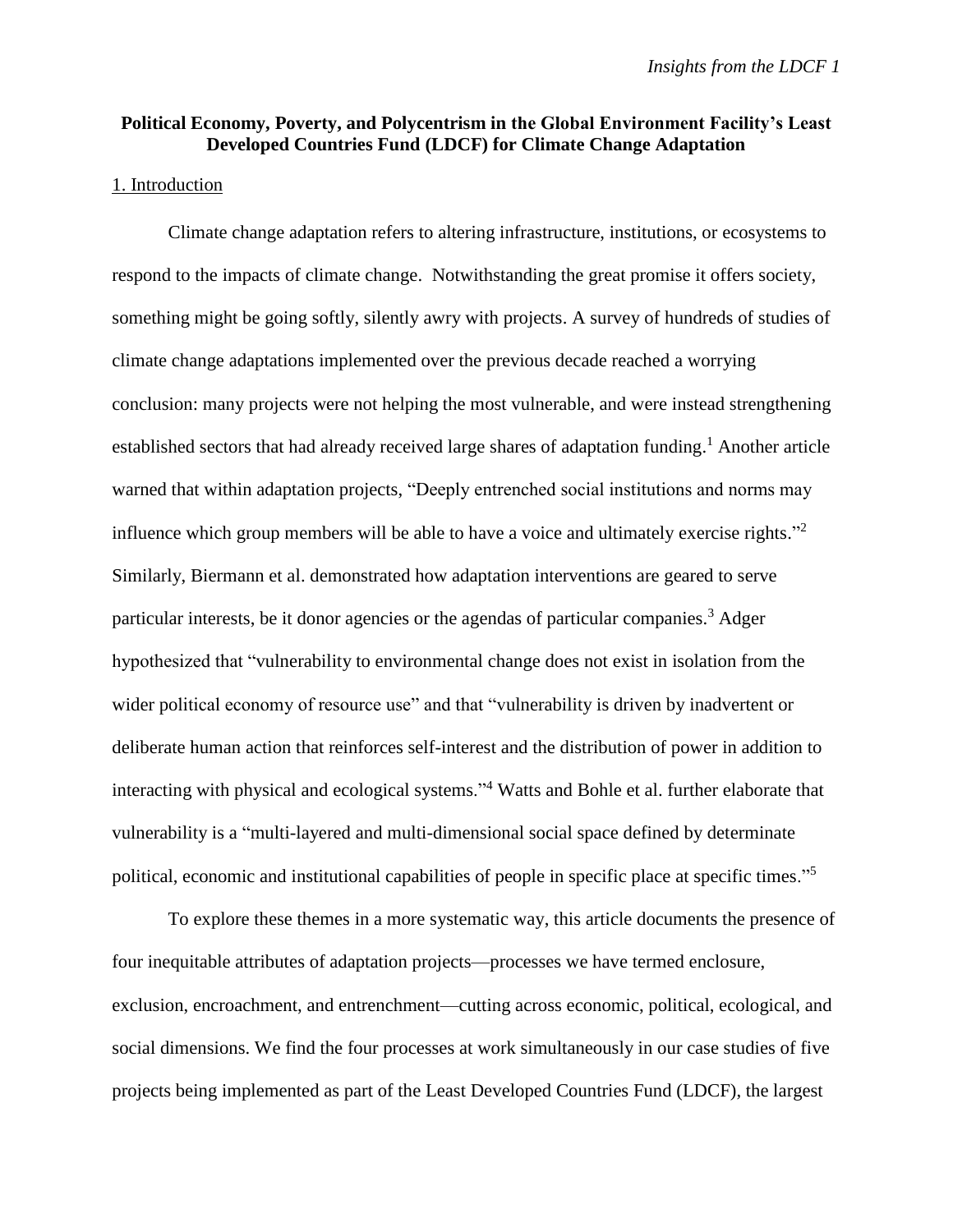pool of adaptation projects for poor countries. The article concludes with a discussion of the broader implications of the political economy of adaptation for analysts, program managers, and climate researchers at large. In sum, the politics of adaptation must be taken into account so that projects can maximize their efficacy and avoid marginalizing those most vulnerable to the impacts of climate change.

In proceeding on this path, we aim to make three contributions. First, the study focuses on the politics of adaptation in practice. It moves beyond vulnerability mapping to assess the effects of current adaptation efforts. Much policy research related to adaptation centers on providing credible estimates of adaptation costs, or conducting vulnerability assessments, or trying to guide future adaptation strategies at the sectoral or national level. Instead, this article investigates the effects of adaptation efforts. Such an assessment is essential if policymakers and scholars are to prioritize the policies and measures that work best at accomplishing adaptation goals. The article thus contributes to the emerging work on monitoring and evaluation (M&E) of adaptation, and it also underscores some of the social, political, and economic factors (negative or positive) that can influence projects.

Second, the study's focus on poverty and least developed countries is unique. The LDCF is special because, as the name implies, it is dedicated to the countries belonging to the group of "least developed,"<sup>6</sup> meaning they have low incomes (less than about \$900 per capita per year), weak human assets, and high economic and social vulnerability. Least developed countries therefore lack the requisite capacity to implement adaptation projects.

Third, the study analyzes a form of polycentric climate governance—a term that refers to when a given policy or intervention blends together actors from different scales of implementation.<sup>78</sup> The LDCF meets this classification as it is a multilateral fund involving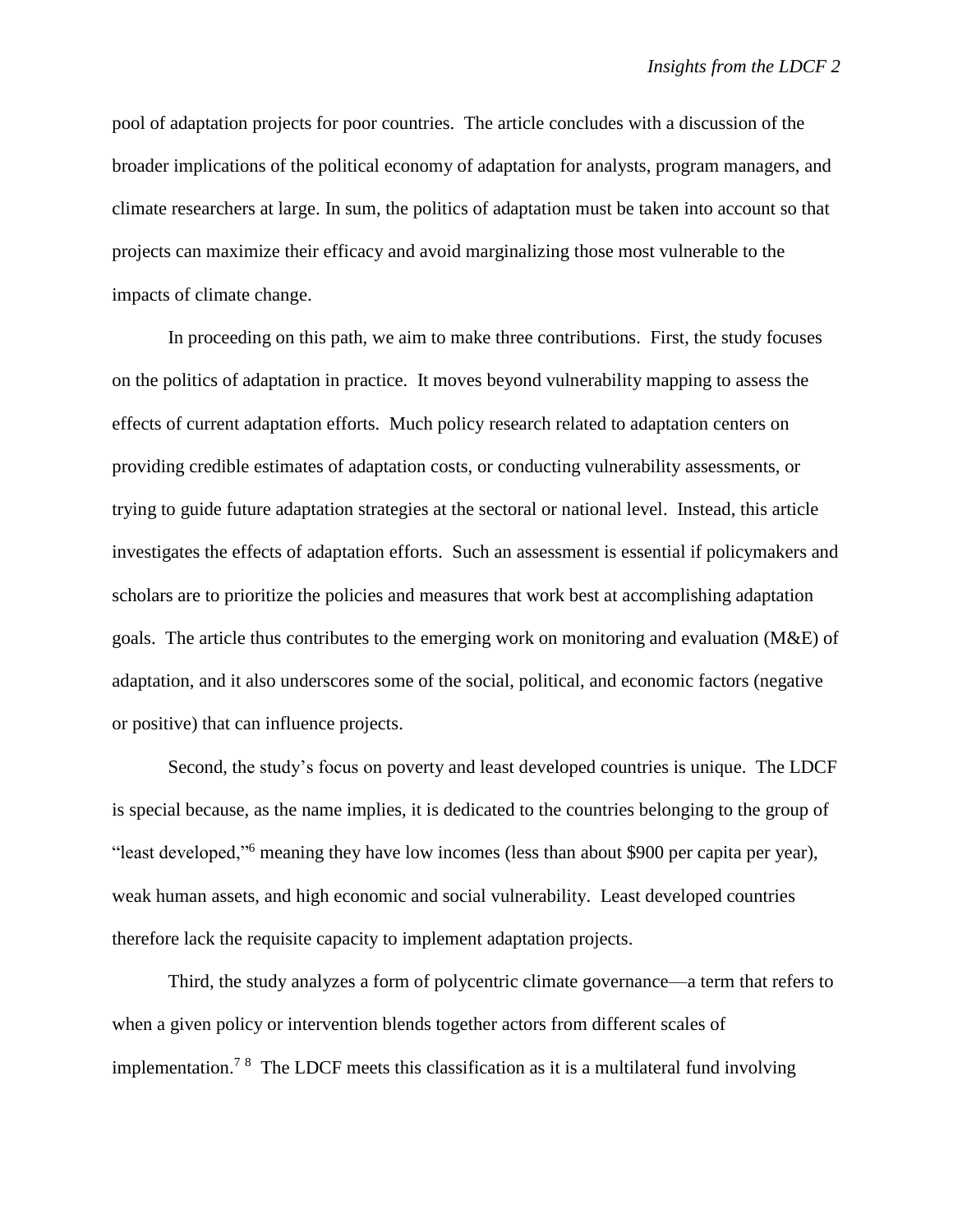many different actors of varying types across a range of scales. The LDCF program itself is managed by the Global Environment Facility (GEF), an entity operating the financial mechanism of the United Nations Framework Convention on Climate Change (UNFCCC). It thus represents a shift from the "classic" form of governance involving nation states to a newly emerging hybrid model coupling public and private partnerships with decentralized and cost-sharing forms of implementation. <sup>9</sup> This form of governance involves the range of climate governance topographies with global, national, and local scalar interactions and public, private, civil society actors. The wide array of actors involved in this process, as this paper will illustrate, presents a huge challenge in terms of coordination, efficacy and governance of these projects.

### 2. Literature Review and Case Selection

This section briefly introduces readers to adaptation before summarizing some main themes in the literature. "Adaptation" was defined in the Intergovernmental Panel on Climate Change's (IPCC) Fourth Assessment Report as "adjustment in natural or human systems in response to actual or expected climatic stimuli or their effects, which moderates harm or exploits beneficial opportunities."<sup>10</sup> Adaptation is often contrasted with mitigation, which the report defines as "an anthropogenic intervention to reduce the anthropogenic forcing of the climate system; it includes strategies to reduce greenhouse gas sources and emissions and enhance greenhouse gas sinks."<sup>11</sup> Put in very simple terms, mitigation is avoiding climate change, whereas adaptation is coping with climate change, or as Brown and Sovacool (2011) put it, mitigation is "avoiding the unmanageable" whereas adaptation is "managing the unavoidable."<sup>12</sup> That is the simple version. In practice, adaptation can be understood in a variety of ways. Table 1 introduces a number of related, though differing, definitions of adaptation.

## **Table 1: Eight Definitions of Climate Change "Adaptation"**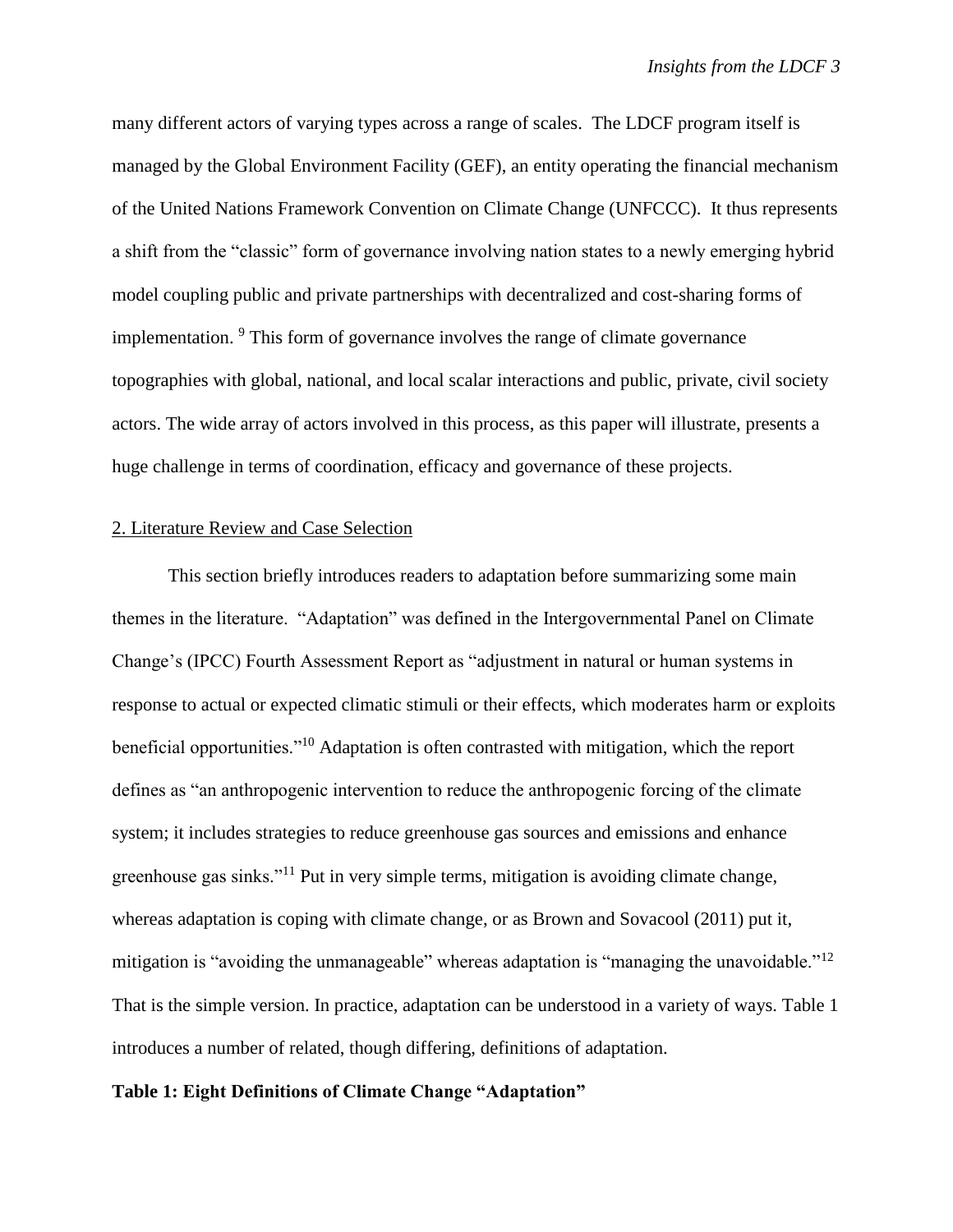| Definition                                                 | Year | Source                                |
|------------------------------------------------------------|------|---------------------------------------|
| "The process through which people reduce the adverse"      | 1992 | Canadian Climate Center <sup>13</sup> |
| effects of climate on their health and wellbeing, and      |      |                                       |
| take advantage of the opportunities that their climatic    |      |                                       |
| environment provides"                                      |      |                                       |
| "Adjustments to enhance the viability of social and        | 1993 | University of Guelph <sup>14</sup>    |
| economic activities and to reduce their vulnerability to   |      |                                       |
| climate, including its current variability and extreme     |      |                                       |
| events as well as longer term climate change"              |      |                                       |
| "Any adjustment, whether passive, reactive or              | 1993 | U.S. Army Corps of                    |
| anticipatory, that is proposed as a means for              |      | Engineers <sup>15</sup>               |
| ameliorating the anticipated adverse consequences          |      |                                       |
| associated with climate change"                            |      |                                       |
| "The degree to which adjustments are possible in           | 1996 | Intergovernmental Panel on            |
| practices, policies, or structures of systems to projected |      | <b>Climate Change Second</b>          |
| or actual changes of climate"                              |      | Assessment <sup>16</sup>              |
| "All adjustments in behavioral or economic structure       | 1996 | Smith et al. $1996^{17}$              |
| that reduce the vulnerability of society to changes in the |      |                                       |
| climate system"                                            |      |                                       |
| "Improving country resilience against climate risks"       | 2011 | Organization of Economic              |
|                                                            |      | Co-Operation and                      |
|                                                            |      | Development $18$                      |
| "A range of approaches to address loss and damage          | 2014 | <b>United Nations Framework</b>       |
| associated with the adverse effects of climate change,     |      | <b>Convention on Climate</b>          |
| including impacts related to extreme weather events and    |      | Change <sup>19</sup>                  |
| slow onset events"                                         |      |                                       |

Source: Compiled by the authors

A term that sometimes circulates can be informally called "anti-adaptation" or "maladaptation."<sup>20 21</sup> Early definitions referred to "those actions which tend to increase vulnerability to climate change. It is possible to make development or investment decisions while neglecting the actual or potential impacts of climate change. Such decisions are termed maladaptive." <sup>22</sup> The IPCC signaled a broader understanding of maladaptation in its 2001 report, which defined the term as: "Any changes in natural or human systems that inadvertently increase vulnerability to climate stimuli; an adaptation that does not succeed in reducing vulnerability but increases it instead."<sup>23</sup> Eisenack et al. underscore that there need not to be an unanimous judgment on whether a phenomena constitutes a barrier to an adaption action, and whether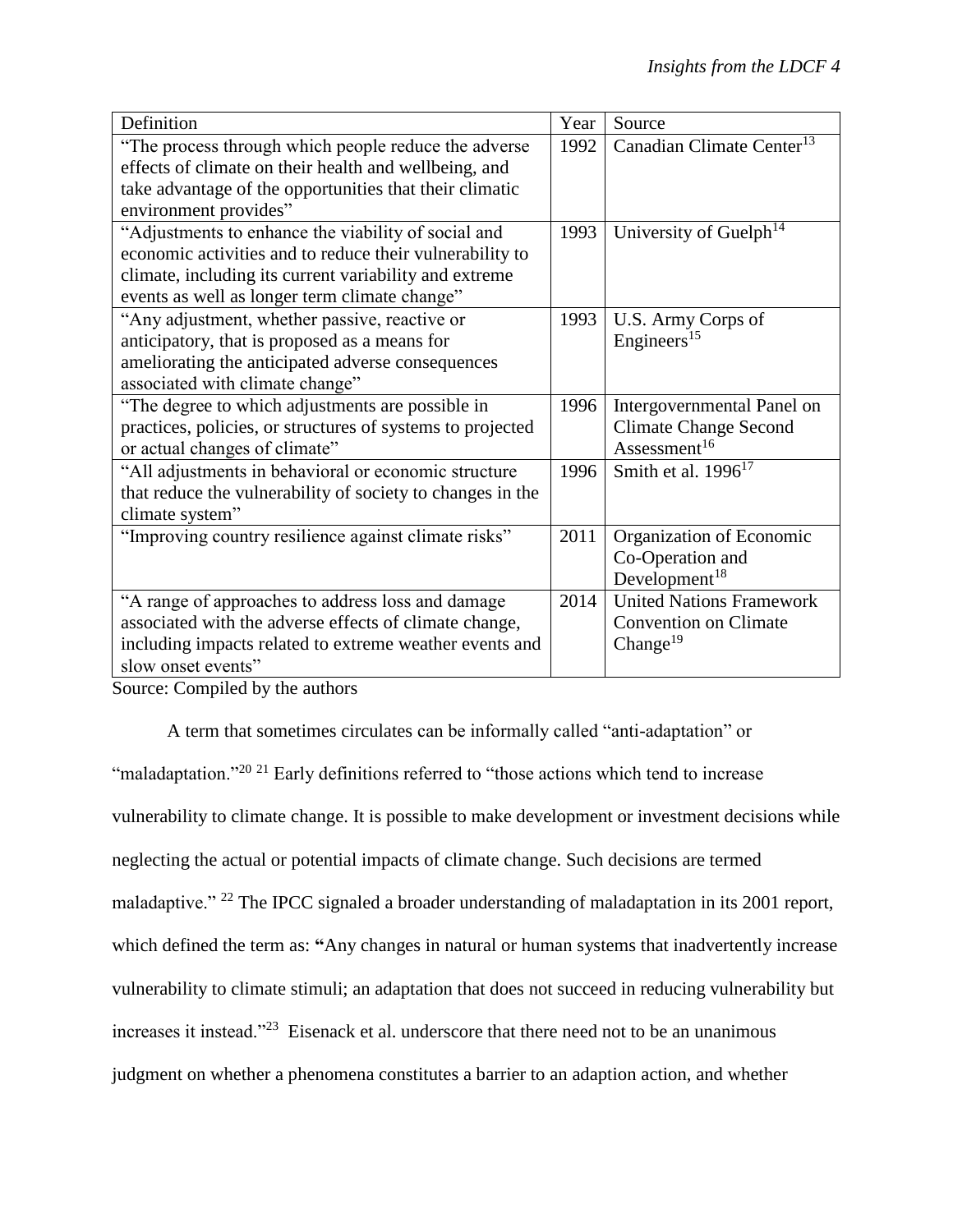further barriers can be reduced or overcome, which they distinguished from "limits" to adaption.<sup>24</sup>

None of the established studies above, however, have investigated the LDCF in particular. Created in 2001, the GEF LDCF intends to help the poorest countries in the world prepare and implement National Adaptation Programs of Action (NAPAs) to address the consequences of climate change. Currently one of the largest funds ever created for climate adaptation, the GEF leveraged more than \$900 million in voluntary contributions to support 213 adaptation projects in 51 countries during the scheme's operation from 2002 to 2015.<sup>25</sup> These projects were implemented in tandem with partner agencies including the World Bank, United Nations Development Program, and United Nations Environment Program.

For an in-depth analysis of the political economy effects of the LDCF, we selected a sample of five major efforts being implemented in Asia. We focused on case studies from the Asia-Pacific region because projections suggest it will be subjected to more land degradation, people displaced, prosperity threatened, and economies disrupted from climatic changes (including sea level rises) than any other part of the planet.<sup>26 27</sup> Already, the Asia Pacific was home to 85 percent of deaths and 38 percent of global economic losses due to natural disasters from 1980 to 2009.<sup>28</sup> These projects, summarized in Table 2, cover a breadth of the funded activities within the LDCF: coastal afforestation in Bangladesh, glacial flood control in Bhutan, agricultural production in Cambodia, community relocation in the Maldives, and integrated coastal management in Vanuatu. Under these projects, Bangladesh not only erected dykes and planted mangrove plantations, it incentivized agriculture and aquaculture to improve community income and training local officials. Bhutan not only altered the physical shape of glacial lakes and rivers, built shelters, and created an early warning system, but educated public and private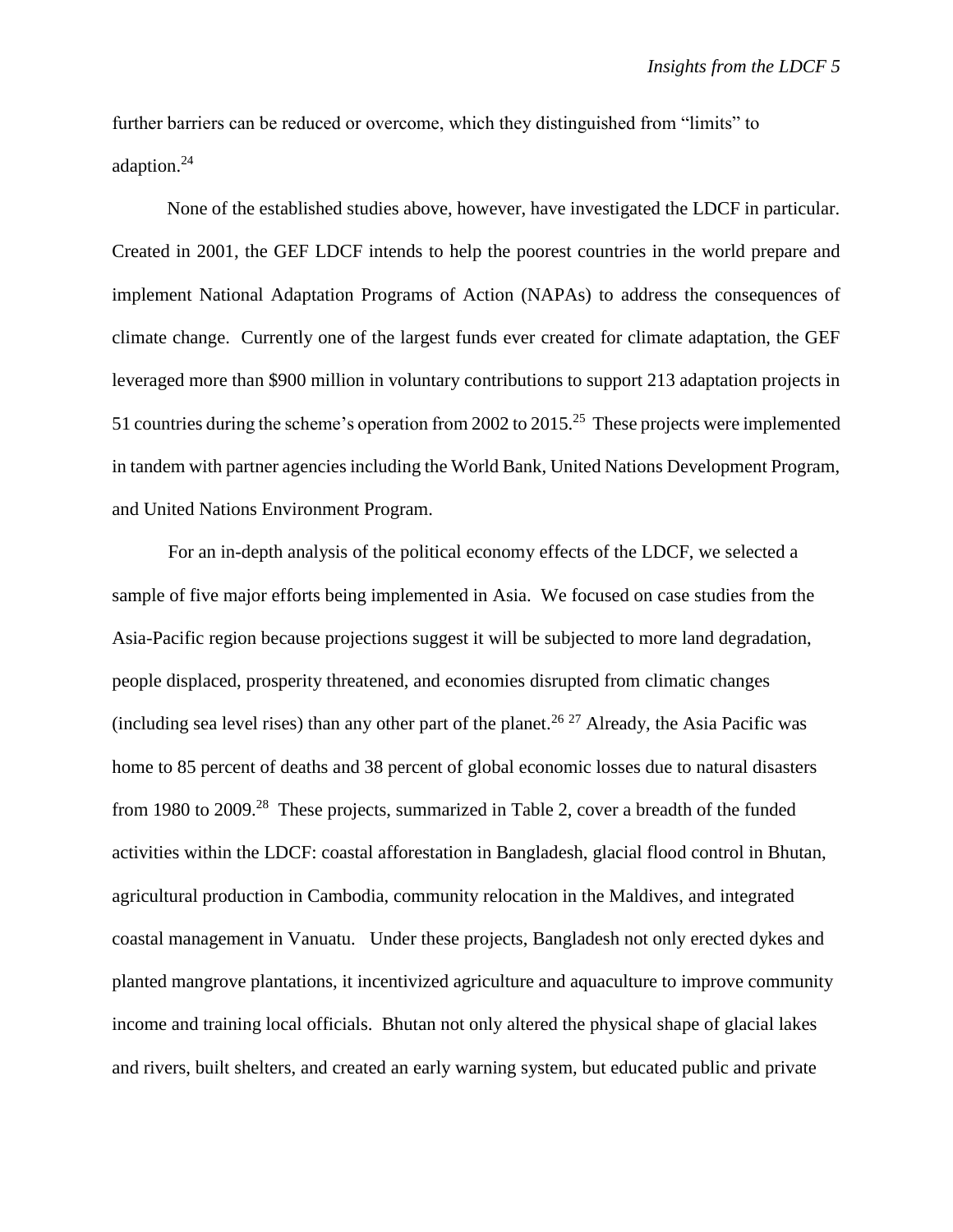leaders about emergency preparedness and climate risks. Cambodia both experimented with crops and rehabilitating canals and ponds, and also educated provincial officials and empowered local villagers to decide on infrastructure investments. Maldivian planners thickened coastal vegetation and nourished coral reefs, and also decentralized planning and disbursed funds directly to local communities so that they can decide what is best for them. Planners in Vanuatu hardened coastal infrastructure, solicited feedback from stakeholders and civil society, and enhanced the informational awareness of indigenous peoples in rural areas.

| Country       | <b>Infrastructural Adaptation</b>                                                                                                                   | <b>Organizational Adaptation</b>                                                                                                                                              | <b>Social Adaptation</b>                                                                               |
|---------------|-----------------------------------------------------------------------------------------------------------------------------------------------------|-------------------------------------------------------------------------------------------------------------------------------------------------------------------------------|--------------------------------------------------------------------------------------------------------|
| Bangladesh    | Mangrove plantations, mound<br>plantations, dykes, and<br>embankments; early warning<br>system                                                      | Capacity building through training<br>courses for local government<br>officials in forestry, and<br>organizational change through<br>setting up new functional<br>departments | Coupling of forestry<br>programs to income<br>generation through<br>forest products, fish, and<br>food |
| <b>Bhutan</b> | Lowering glacial lake levels;<br>deepening river channels; early<br>warning system; climate shelters                                                | Workshops for government officials<br>at the nodal level                                                                                                                      | Community training in<br>search and rescue,<br>evacuations, and first aid                              |
| Cambodia      | Climate-proofing of canals and<br>communal ponds;<br>experimentation with crop<br>variation and diversity                                           | Education sessions for provincial<br>and local officials                                                                                                                      | Local empowerment<br>over prioritization of<br>climate-proofing<br>schemes                             |
| Maldives      | Sea walls; replenishment of sea<br>ridges; mangrove afforestation;<br>beach nourishment; coral reef<br>propagation; repositioning of<br>water tanks | Decentralization of adaptation<br>planning and management to local<br>political units                                                                                         | Community control over<br>adaptation investments                                                       |
| Vanuatu       | Roads; bridges; port<br>infrastructure; sea walls                                                                                                   | Consultation of adaptation options<br>with community stakeholder                                                                                                              | Dissemination of<br>information kits to tribal<br>leaders                                              |

# **Table 2: Overview of Five Least Developed Countries Fund Adaptation Projects**

Source: Compiled by the authors

## 3. Research Methods and Conceptual Approach

To explore the LDCF in-depth, our primary tool of data collection was semi-structured research interviews. The lead author developed an interview protocol that asked respondents to (a) identify the most serious climate change related concerns facing communities in each country, (b) summarize ongoing adaptation efforts related to the LDCF fund, (c) explicate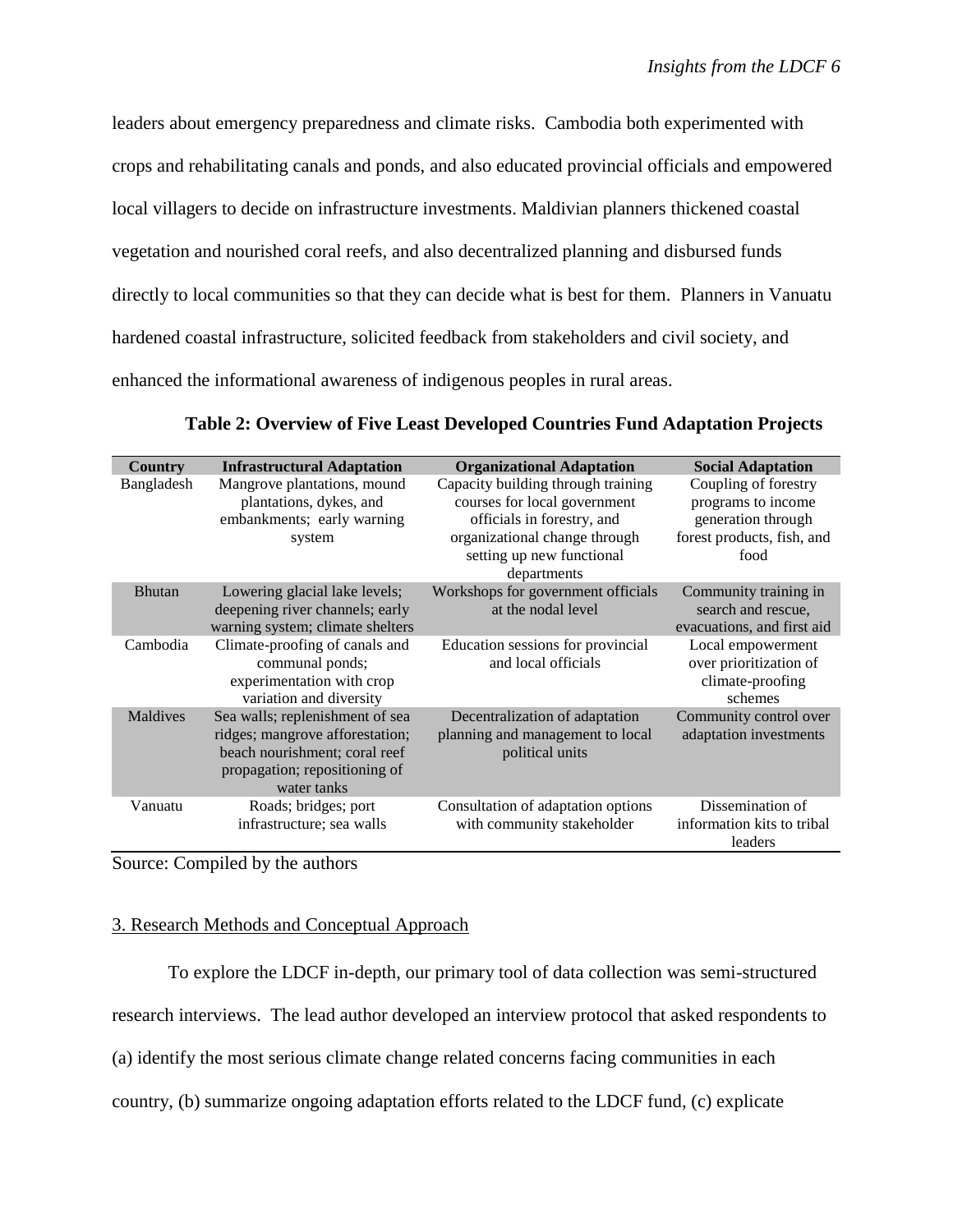expected costs and benefits for those efforts, (d) identify obstacles or barriers to implementation, and (e) elaborate on any broader lessons such projects offered the climate policy community. One advantage to the approach is it can produce rich, detailed qualitative answers to our questions; one disadvantage is that measures of impacts (positive or negative) are based on perceptions rather than more independent or objective data.

The lead author conducted two sets of interviews, those at the start of projects (in 2010) followed by those done at least a year after the projects were completed (in 2015). The intent was to compare the initial expectations and goals with the results and achievements (or lack thereof). The first batch of interviews, 123 conducted in 2010, were done onsite in each country in tandem with field research and site visits, funded by a grant, and supported by a research team. The 2010 interviews were triangulated with a second batch of 23 interviews done solely by the lead author via telephone and email in January and February 2015, after each of the projects had terminated. Table 3 provides an overview of the interviews disaggregated by time and project. At the request of some participants, the interview data is presented as anonymous with only a respondent number (e.g., "R23" for the 23<sup>rd</sup> interviewee).

| <b>Case study</b>                             |     | 2010 interviews 2015 interviews | Total |
|-----------------------------------------------|-----|---------------------------------|-------|
| <b>Bangladesh</b>                             | 15  | $\overline{4}$                  | 19    |
| <b>Bhutan</b>                                 | 20  | 5                               | 25    |
| Cambodia                                      | 30  | 5                               | 35    |
| <b>Maldives</b>                               | 33  | 5                               | 38    |
| <b>Vanuatu</b>                                | 14  | $\overline{4}$                  | 18    |
| Other (i.e., the LDCF fund or GEF in general) | 11  |                                 | 11    |
| <b>Total</b>                                  | 123 | 23                              | 146   |

**Table 3: Summary Data for Research Interviews (n=146)** 

Source: Compiled by the authors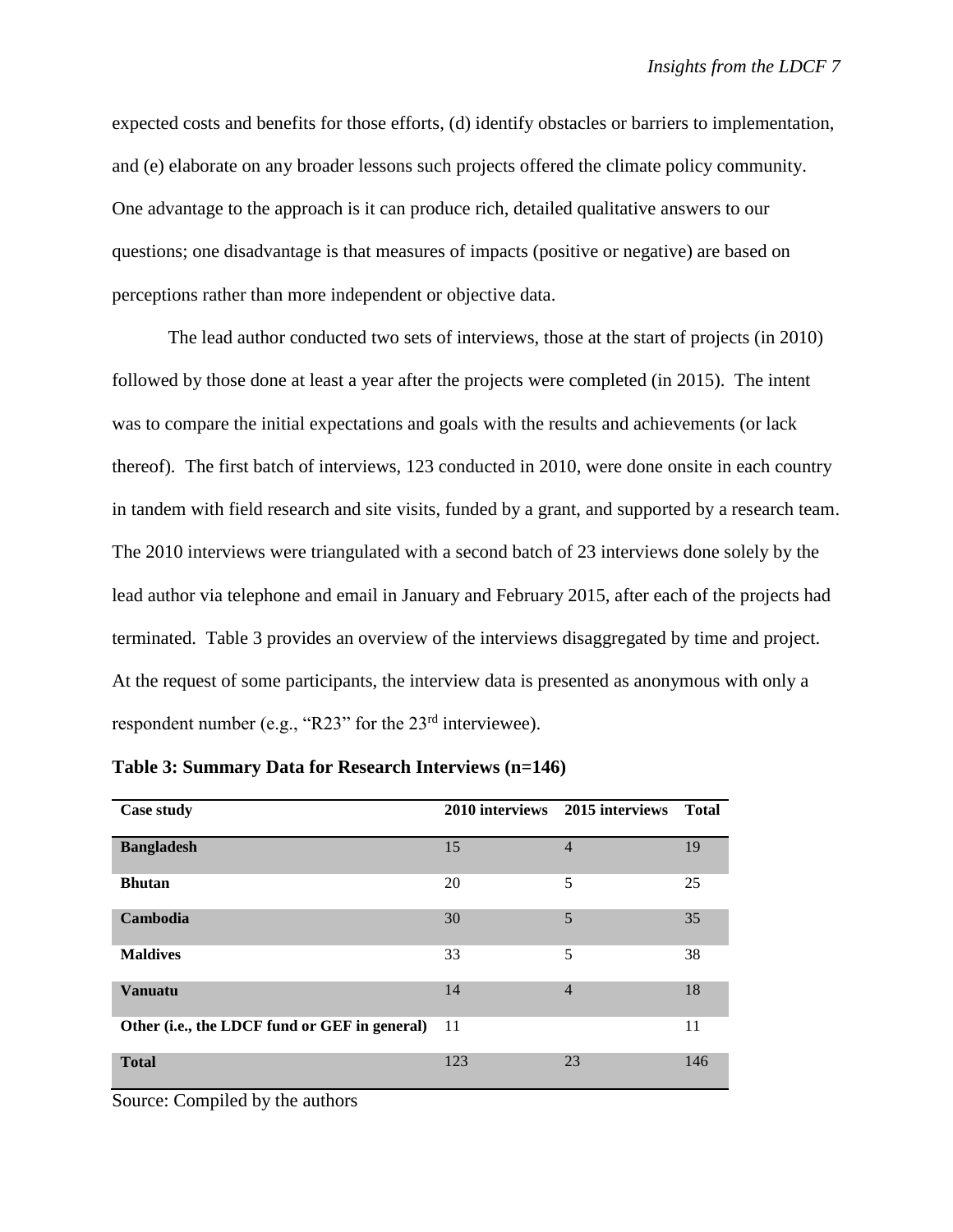To guide the interpretation of all of this data, the authors decided to draw from the conceptual approach loosely known as the "political economy" of climate change adaptation.<sup>29 30</sup> This approach suggests that adaptation projects must beware of four intersecting processes that can lower their efficacy: enclosure, exclusion, encroachment, and entrenchment. "Enclosure" refers to when an adaptation project transfers a public or social asset into private hands, or expands the role and authority of a private actor into a formerly public sphere. It relates in part to how private institutions, especially corporate actors, intensify their efforts to penetrate into more remote or peripheral areas from which they can derive revenue. "Exclusion" often occurs in tandem with enclosure, and it refers to when an adaptation project excludes or displaces a particular group of stakeholders or limits access to resources related to due process, fairness, and procedural justice. The process of exclusion enables resources to be appropriated or consolidated by state authorities, private firms, or social elites, evident in processes such as "land-grabbing." "Encroachment" refers to when adaptation projects degrade the environment, interfere with ecosystem services provision, intrude upon biodiversity conservation zones such as protected areas and national parks, or counteract climate change mitigation efforts by involving the emission (embodied, or direct) of greenhouse gases. Adaptation can, because it is primarily concerned with building human resilience, undermine the conservation of biodiversity. "Entrenchment" refers to when an adaptation project aggravates the disempowerment of women, minorities, or the vulnerable. It "entrenches" inequality by interfering with egalitarian systems of distribution or procedural justice, or by further concentrating wealth within a community or transferring risk. Table 4 summarizes these processes, and shows how they criss-cross economic, political, ecological, and social dimensions.

## **Table 4: Conceptual Typology of Enclosure, Exclusion, Encroachment, and Entrenchment**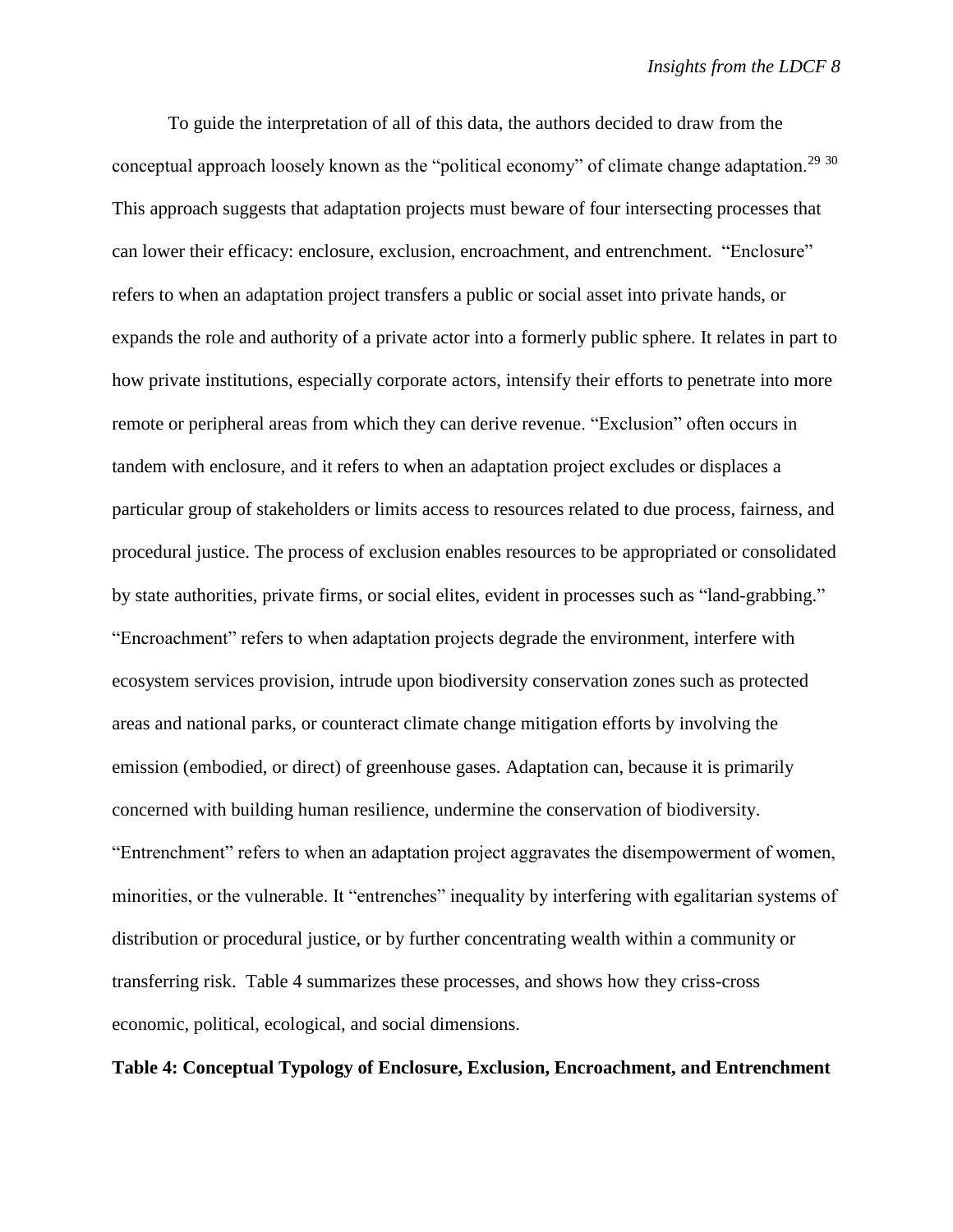| Concept      | <b>Dimension</b> | <b>Explanation</b>                                                |
|--------------|------------------|-------------------------------------------------------------------|
| Enclosure    | Economic         | Capturing resources or authority: transferring public assets into |
|              |                  | private hands, or the expansion of private roles into the public  |
|              |                  | sector                                                            |
| Exclusion    | Political        | Marginalizing stakeholders: limiting access to adaptation         |
|              |                  | decision-making processes and fora                                |
| Encroachment | Ecological       | Damaging the environment: intruding on biodiversity areas or      |
|              |                  | other areas with predisposed land uses, or interfering with       |
|              |                  | ecosystem services                                                |
| Entrenchment | Social           | Worsening inequality: aggravating the disempowerment of           |
|              |                  | women or minorities and/or worsening concentrations of wealth     |

Source: Compiled by the authors based on  $31\,32$ 

## 4. Results: Exposing the Political Economy of Adaptation

This section of the paper utilizes the concepts of enclosure, exclusion, encroachment, and entrenchment to illustrate the implementation challenges facing our sample of 5 LDCF projects being implemented in the Asia-Pacific.

# *4.1 Enclosing the adaptation agenda*

Although ostensibly well-intentioned, some respondents intimated that the LDCF facilitated enclosure by commandeering decision-making roles that formerly belonged to governments. Despite China and the United States forging a partnership to combat climate change in September 2016, neither China nor the United States have any type of mandatory, nationwide climate policy, and the future of energy policy in the United States is even more uncertain given the recent election of Donald Trump. Therefore, enclosure over climate change as an issue is understandable, perhaps even laudable. The element of government inaction is in a sense a larger source of injustice since, in effect, the result is higher emissions and adaptation burdens. But the LDCF response to this vacuum also inevitably creates political economy problems of its own.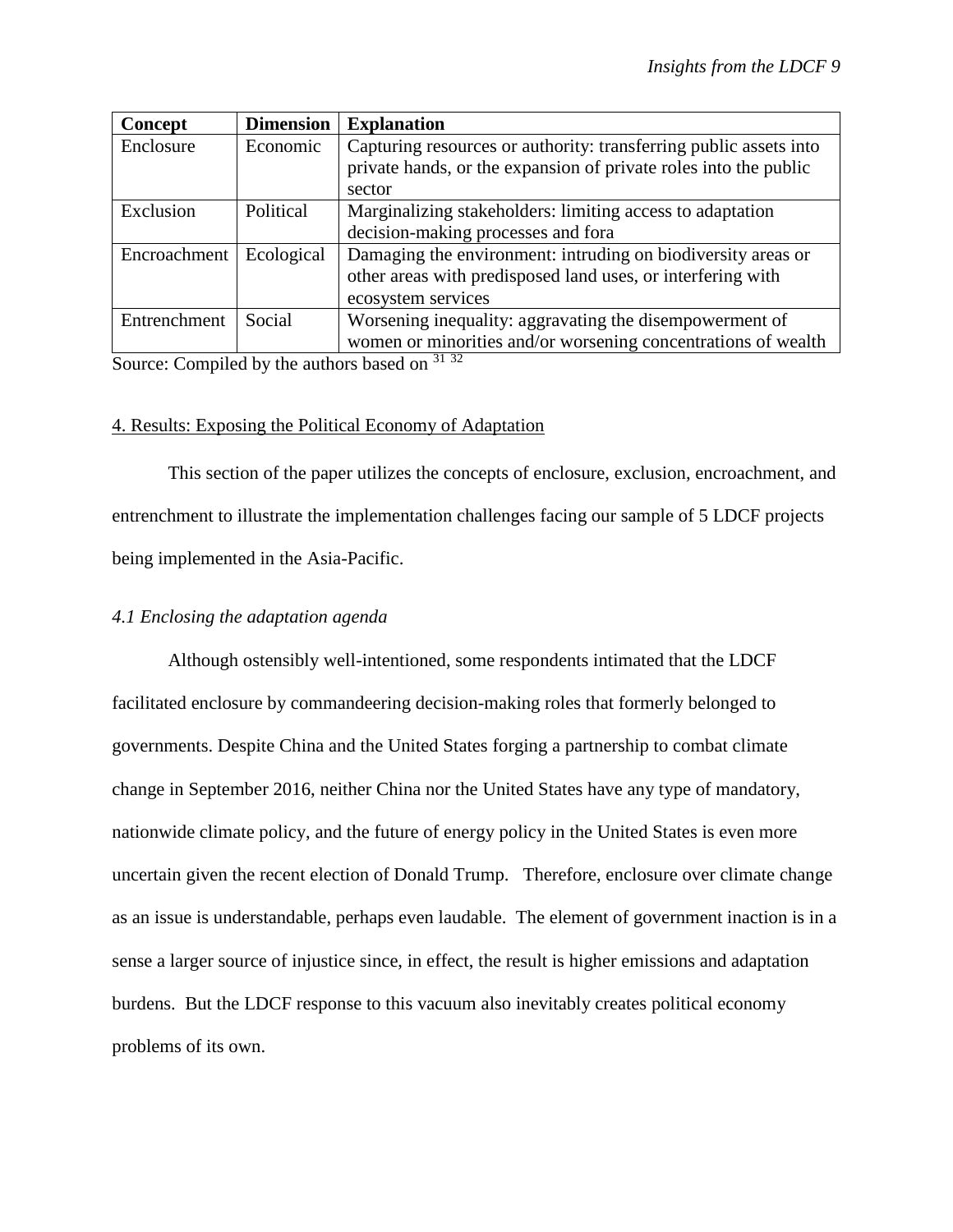In a way, the LDCF represents a relatively new form of governance- polycentric climate governance- that is essentially a node of power beyond the state. The LDCF is a parallel bureaucracy that has appropriated, or enclosed upon, what used to be the domain of governments. Even with the best of intentions, and some strong justifications for intervention in the face of a *lack* of governmental action, an international regime like the LDCF requires organizations such as the UNFCCC and their framework of rules, expectations, prescriptions, and conduct to function.

We see this frustration in multiple comments from respondents and reports about the LDCF. During the Fourteenth Conference of the Parties at Poznan, Poland, in 2008, some least developed countries "expressed their frustration" at this structure, at the slow pace with which projects were allocated funding, and at the "long and complicated" process of requesting money from the fund.<sup>33</sup> Figure 1, for example, shows the complexity of a typical LDCF project cycle for the United Nations Development Program, one of ten implementing agencies. The project cycle involves almost a dozen internal "administrators" and requires 14 to 17 *months* to navigate. It was also found that the longest lapse in time in terms of working days from the Initiation Plan approval to ProDoc submission was  $311$  days on average,  $34$  as this process had to involve all five main stakeholders as illustrated in the flowchart. This demonstrates the complexity and difficulties of a polycentric climate governance structure, where coordination and engagement of all stakeholders presented added challenges to the already complicated procedure. This finding mirrors comments from our interviews, with R67 (in 2010) commenting that "the LDCF process is a complete headache to deal with, it makes my government even look good," and R130 (in 2015) stating that "the LDCF is in a way an attempt to monetize adaptation and control the agenda for how poor countries shape their response to climate change."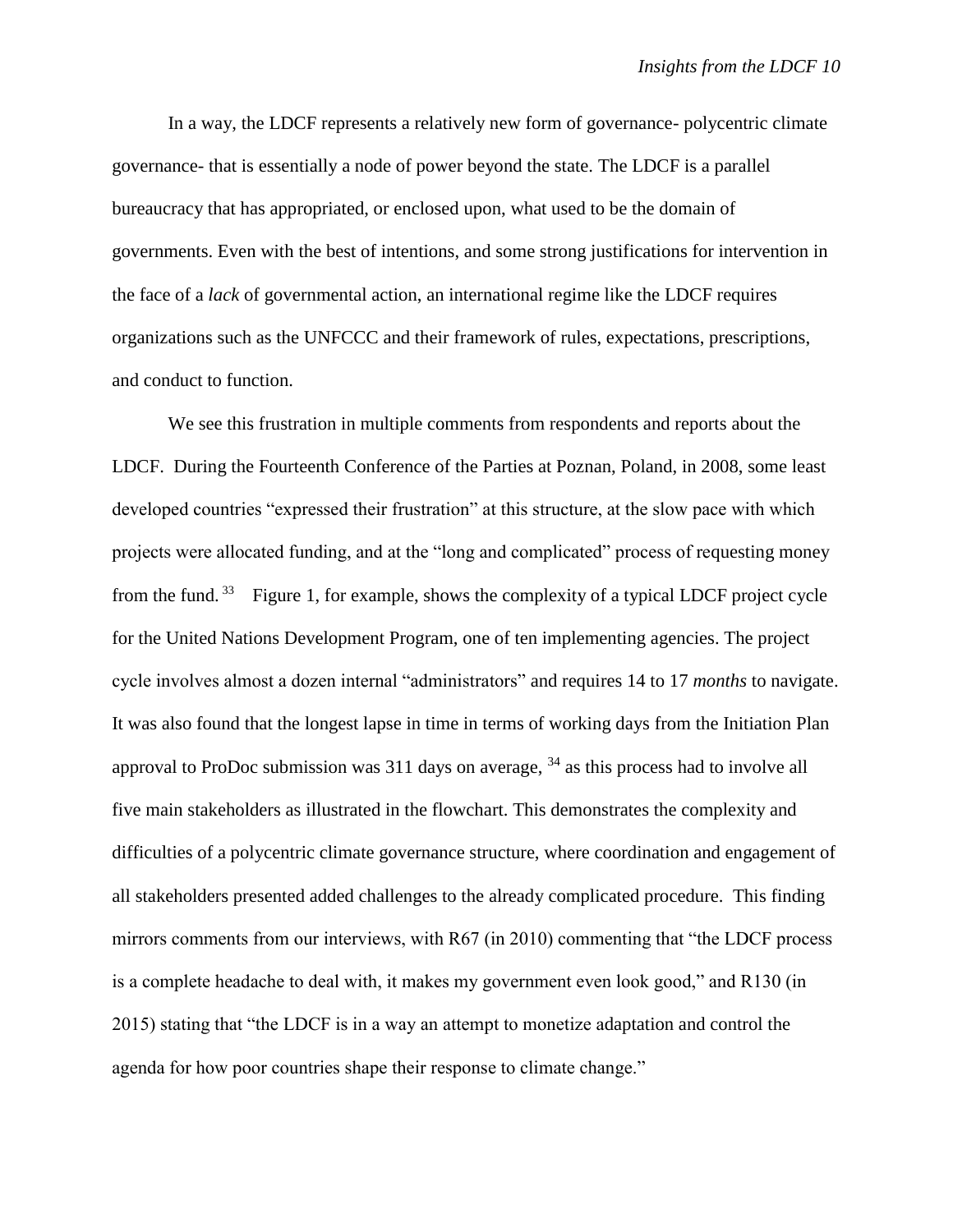

# **Figure 1: Process flowchart for a LDCF Adaptation Project**

Source: Modified from United Nations Development Programme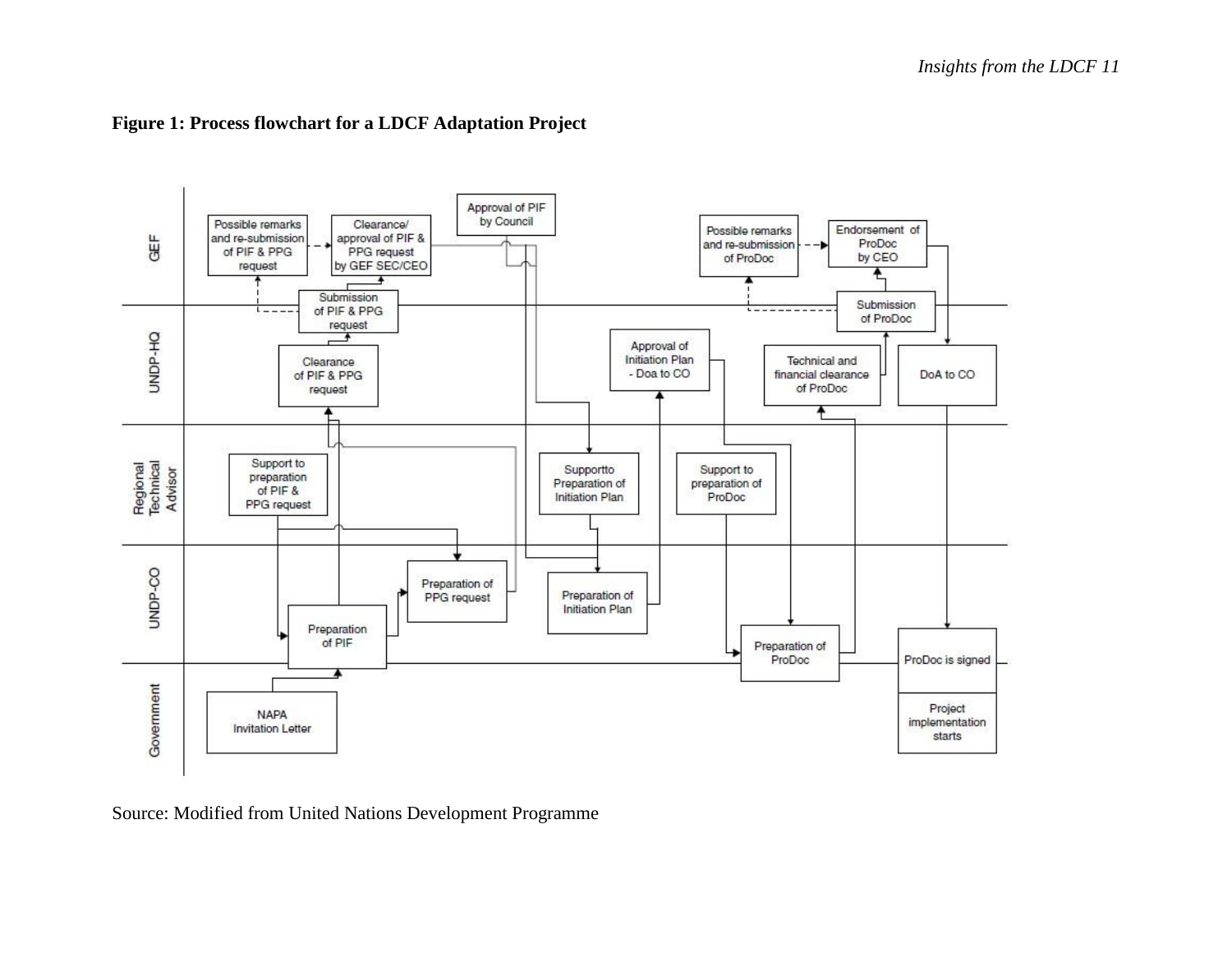Three independent evaluations of the LDCF suggest that it results in friction and lag in implementing adaptation projects. The first, conducted by the UNDP in 2009, noted "justifiable dissatisfaction" among participants of the LDCF "concerning the lengthy time periods and complex procedures required to move from the NAPAs to concrete projects. In some cases, these procedures have led to time lapses of several years before projects get off the ground."<sup>35</sup> That review noted, for example, that projects took an average of 471 days to begin due to "bottlenecks" and the "many stakeholders and consultations involved." It found that even the preparatory phase required "a lot of work" that ended up being "demanding" for country offices; the review cautioned that GEF requirements and project criteria were "complicated" and "poorly understood." It lastly noted that the co-financing requirement of the LDCF meant some countries did not have the resources needed to get projects started. A second review, conducted by the Danish Ministry of Foreign Affairs in 2010, concluded that "in order for the LDCF to play a complementary role to the emerging other climate change financing mechanisms greater responsiveness and flexibility of procedures will have to be introduced to ensure lack of duplication and complementarity."<sup>36</sup> And a third review, from the non-profit Climate Change Forum in 2010, criticized management structures at the LDCF that were "too complex," accused implementing agencies such as the World Bank of adding "further bureaucracy to the process," and concluded that "rules and structures make accessing funding difficult … and timeconsuming."37

Within this complex bureaucratic structure, some departments and bodies have extended their domain over particular issue areas. For example, most negotiated vulnerability and adaptation action items have been addressed by the UNFCCC's Subsidiary Body for Implementation. It has reached agreements on a number of issues, including: How Parties should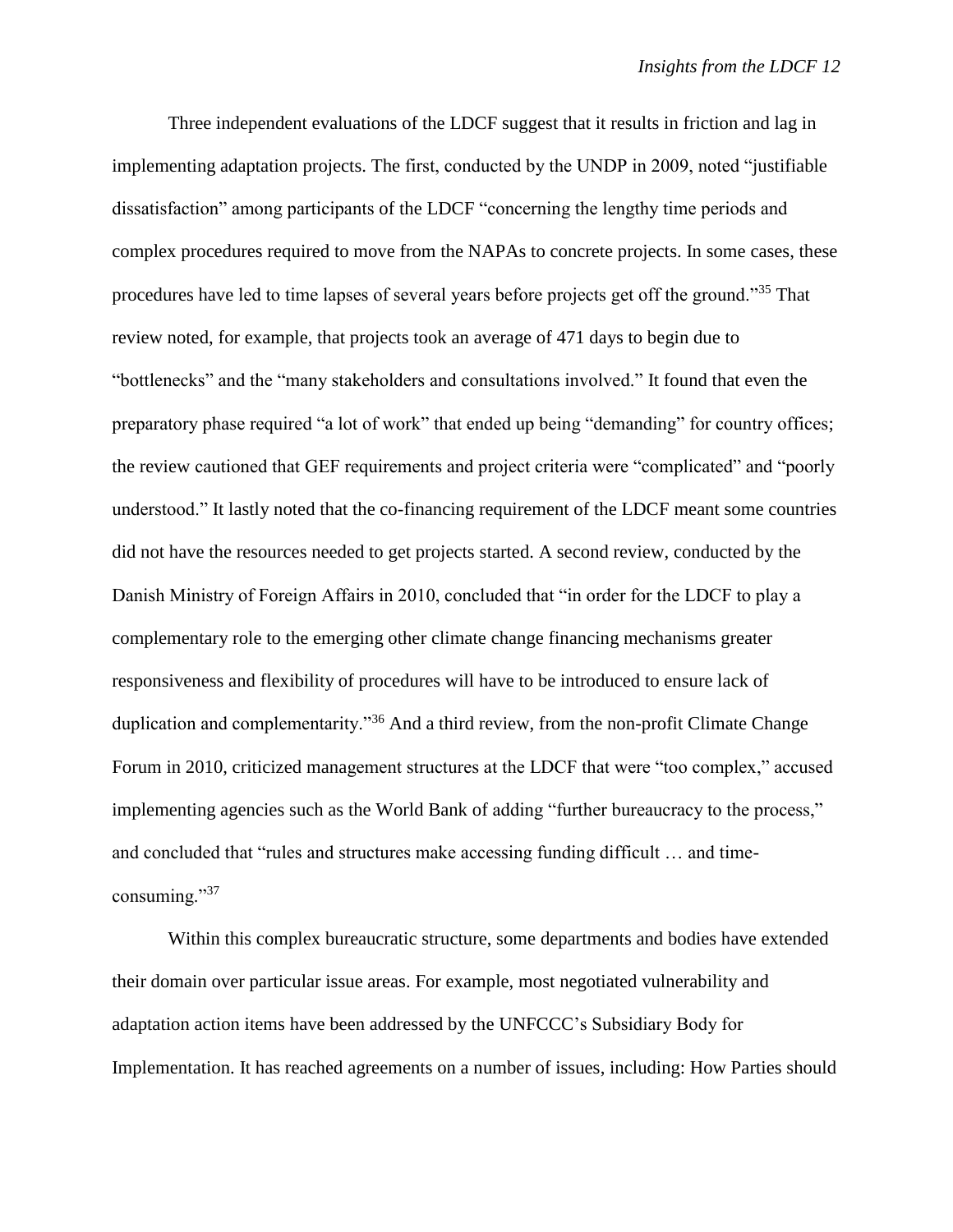fund and support developing countries' assessment of impact, vulnerability and adaptation needs; how to spur capacity-building, training, education and public awareness; implementation of concrete adaptation activities; promotion of technology transfer to assist adaptation measures; and regional workshops to exchange experiences of adaption.

In the LDCF's defense, managers have attempted to address many of these concerns in earnest with some restructuring post 2010. As R138 noted in 2015, "We're aware of these problems and have taken considerable steps to address them." Such awareness seems to translate into increased effectiveness, with one 2012 evaluation from the Australian Government noting that the LDCF should be praised for "successfully working with fragile states that are also least developed countries to develop the national adaptation programs of action" and highlighting that the majority of projects "have made satisfactory progress towards their development objectives." It commented that human resources were well managed, that monitoring for the program was "strong," and that "the Evaluation Office has made commendable efforts to improve and facilitate professional evaluation work in the GEF and to provide leadership, within the GEF partnership and internationally."<sup>38</sup>

In addition, during the eighteenth session of the Conference of Parties in Doha, Qatar, in late 2012, the GEF Secretariat noted that "there is evidence to suggest that LDCs have been able to learn from their initial experiences of NAPA implementation, and to scale up successful approaches and practices. Thanks to a streamlined project cycle, user-friendly guidelines for accessing resources, and enhanced communication between the GEF Secretariat and LDC stakeholders, proposals are being developed and processed faster."<sup>39</sup> As one example, the approval times for NAPA projects decreased from an average of 32 months to 12 months with some taking as little as 75 days, and elapsed time between project approval and CEO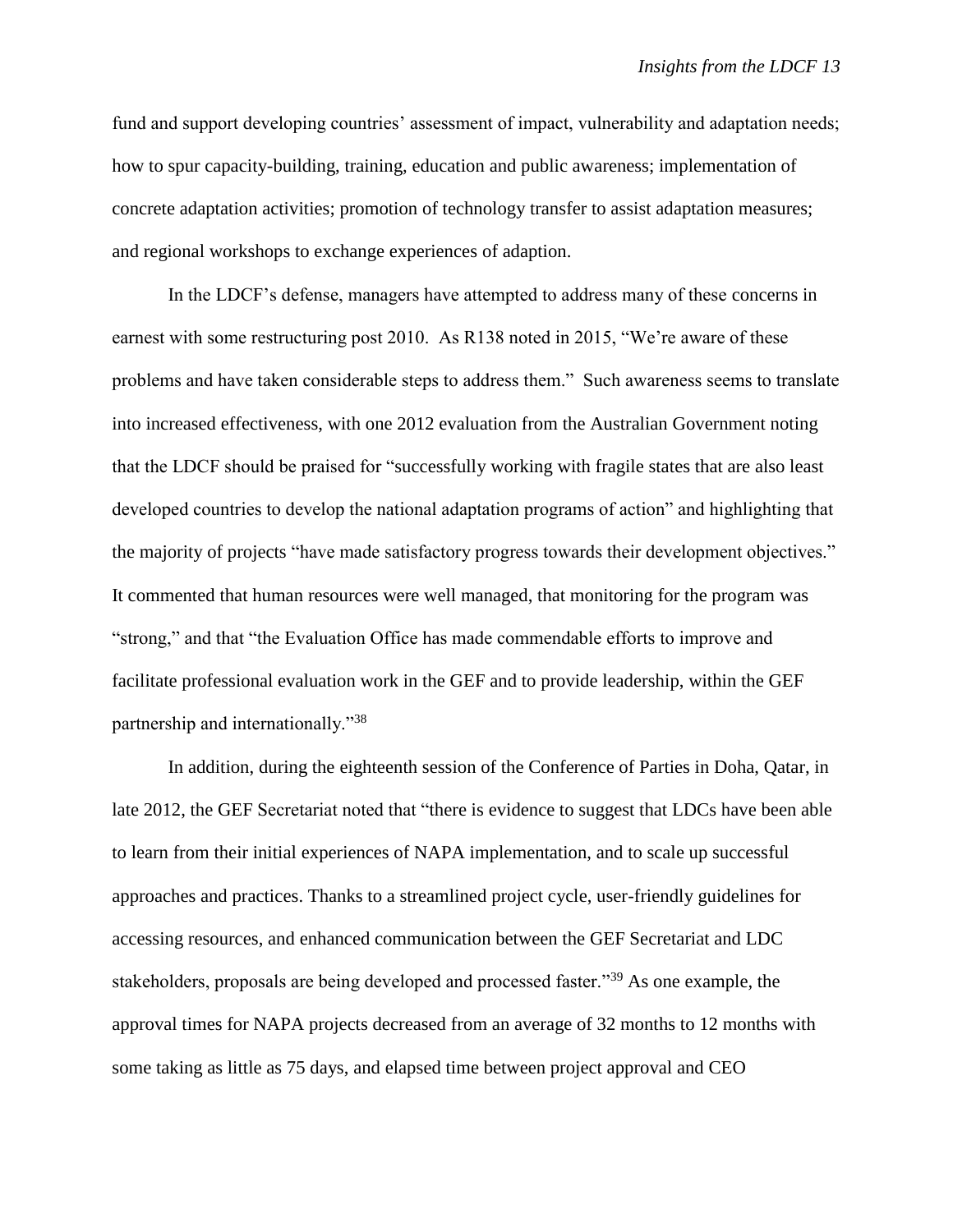endorsement for the most recent projects shrank from 17 months to 14 months.<sup>40</sup> A review conducted by the Independent Evaluation Office of the Global Environment Facility in 2014 also indicated these NAPA implementation projects had to follow a streamlined approval process and have reduced the project timeline substantially.<sup>41</sup>

Nonetheless, the situation with enclosure does show that establishing the scope of international organisations is subject to constant political bargaining as well as bureaucratic and legal disputes between countries with unequal resources. What poorer countries tend to lose in negotiations is autonomy over planning and implementation processes, as well as project finances. When UN backed organizations such as the GEF or partners in the LDCF, such as the UNDP or World Bank, assume monitoring roles, they often enclose on the public sectors of poor countries. Thus, climate negotiations involve not only struggles between countries with different interests, but also clashes between and within international organisations and bureaucracies over the role of technology, knowledge and skills. <sup>42</sup> <sup>43</sup>

### *4.2 Exclusionary participation and planning*

Discussions and negotiations related to the LDCF at the global level are sometimes nonrepresentative, asymmetrical and exclusionary. The result is that only particular types of adaptation projects are implemented and the overall negotiation process tends to benefit some powerful parties at the exclusion of others. For instance, vulnerable developing countries are not equal partners in international negotiations and lack the ability to advance their own interests in processes such as the UNFCCC, which undergirds the LDCF.<sup>44 45</sup> Such countries have a small market share of the global economy, are not members of the Organization of Economic Cooperation and Development (meaning they are restricted from joining the International Energy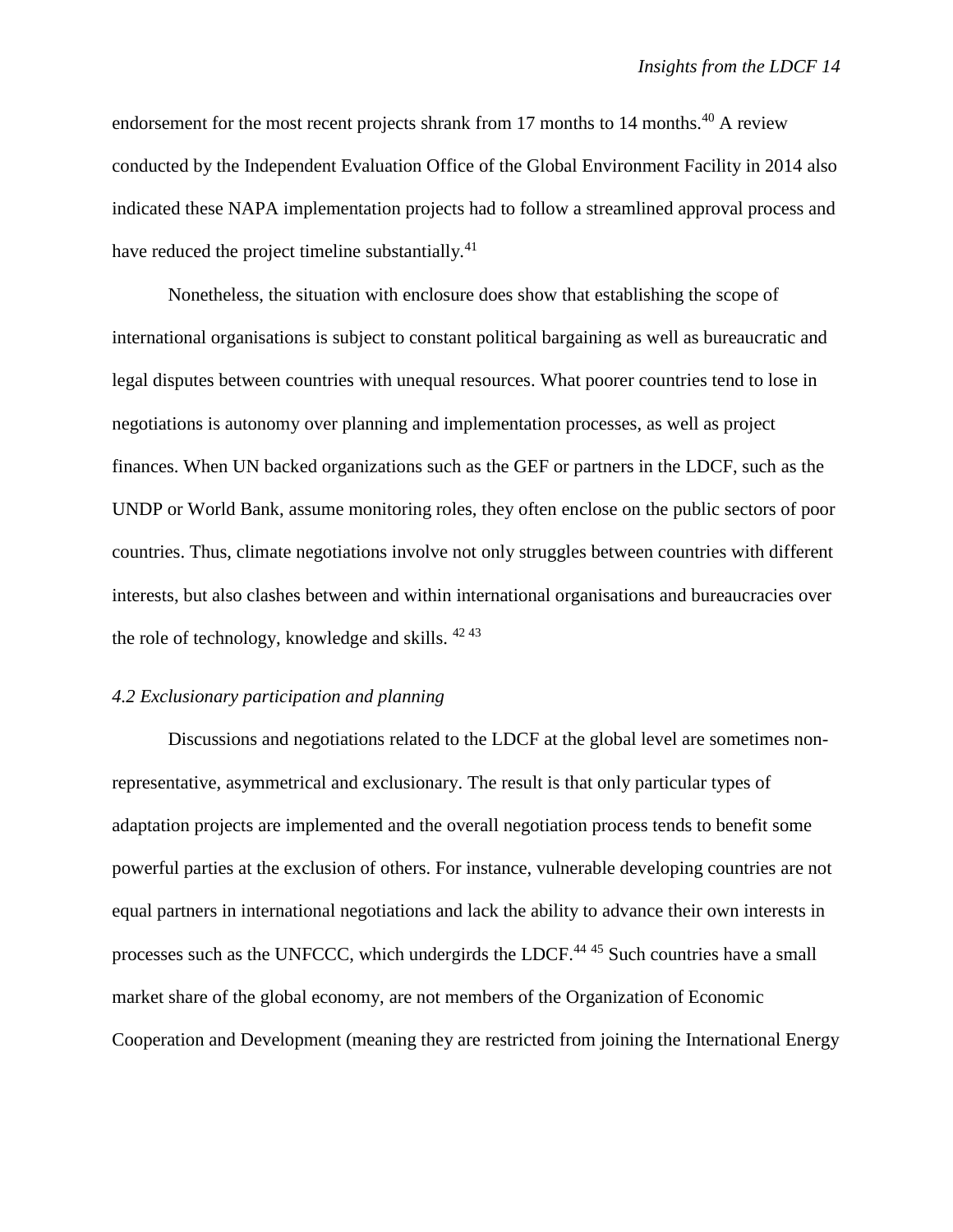Agency and other groups), and can only afford to send small delegations to key climate meetings.<sup>46</sup>

The result is that industrialized countries such as the United States and industrializing countries such as Brazil, China, and India are able to wield disproportionate influence and control the pace and scope of negotiations, including those that created the LDCF. Even before, at the fourth Conference of Parties (COP) in Buenos Aires, Argentina, in 1998, the delegation from the United Sates consisted of 83 people. The average delegation from Africa, by contrast, had between two and four people. At the 13<sup>th</sup> meeting at Bali, the United States had a delegation of 224, whereas 79 countries had less than seven people to cover the vastly expanded negotiation agenda. Gordon argues that "African countries seemed to have no, or a weak, position and stance and have received few concessions."<sup>47</sup> As Schneider and Jane lament, "the most marginalized groups tend to have little political and economic power and hence have little influence in the decision-making process."<sup>48</sup> Shue even argues that disproportionate representation in negotiations is deplorable not only for being unfair, but also because it results in "dirty development" and higher rates of emissions.<sup>49</sup>

In fact, that climate financing should be channeled through the GEF was one of the contested topics of the 2005  $11<sup>th</sup>$  COP to the UNFCCC. An early criticism from developing countries was that the financial assistance flowing from the GEF was biased towards problems and issues defined by stakeholders in the North (e.g., mitigation of greenhouse gas emissions) rather than those prioritized by local leaders (e.g., deforestation or improved resilience).<sup>50 51 52</sup> Across the entire LDCF program, R88 (in 2010) even stated that "adherence to the stipulations embodied within the LDCF amount to a loss of sovereignty because our government had little to no say in how priorities were set."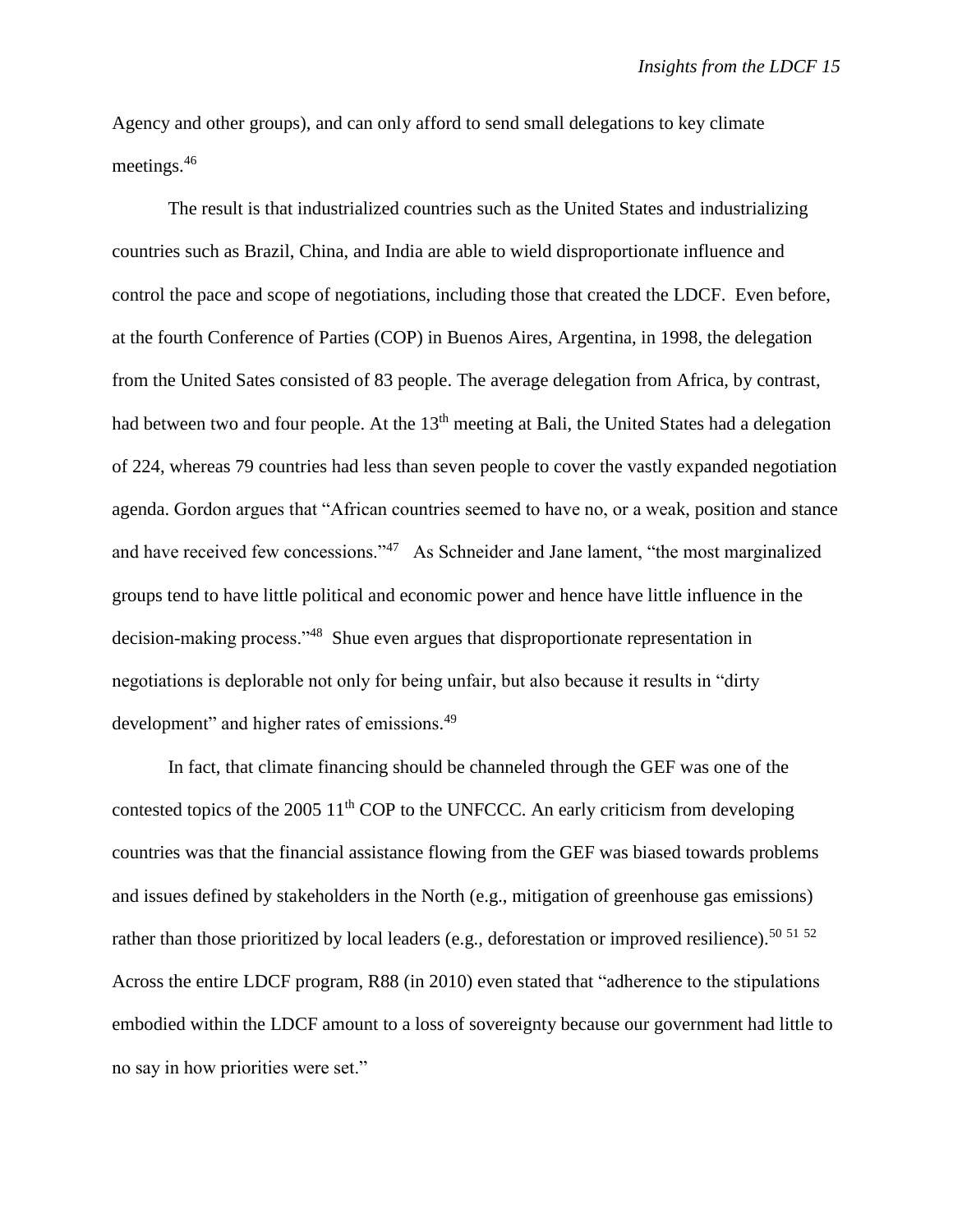We found elements of exclusionary participation and planning further manifested at the national level. Decisions during the Bangladeshi NAPA process, for instance, were made by economists and scientists as well as government officials, but not representatives from the most vulnerable groups, their professional associations, and civil society organizations.<sup>53</sup> Furthermore, though *char* water bodies are an important resource for fishers, national policies exclude *char* dwellers from land auctions, giving elites privileged access. Yet authorities have frequently refused to prosecute or pursue criminal charges for the land grabbing activities mentioned above, dismissing claims from victims as frivolous and limiting access to legal recourse.<sup>54</sup> This process further entrenched char dwellers and other marginalized groups into relatively powerless positions where they could not participate in the NAPA process.

## *4.3 Encroaching on other land uses and biodiversity*

Each of the five LDCF projects enhanced physical and infrastructural resilience in some way according to more than three quarters (76%) of the interviewees. In some situations, such as in Bangladesh and Bhutan, such interventions were beneficial. The project in Bangladesh planted 6,000 hectares of community based mangrove plantations and 500 hectares of non-mangrove mount plantations. As one of our interviewee respondents (R23) put it in 2010, "this part of the project created a 'green shield' around vulnerable communities." In Bhutan, planners improved early warning systems and drained glacial lakes. The government replaced a manual warning system of human monitoring and the sounding of gongs with an automatic one composed of gauges monitoring glacial lake bathymetry (depth) as well as sensors along rivers connected to automated sirens. As R123 commented in 2015, "now we will know within seconds if a glacial lake outburst flood occurs, rather than before when it could take minutes or even hours to properly warn people."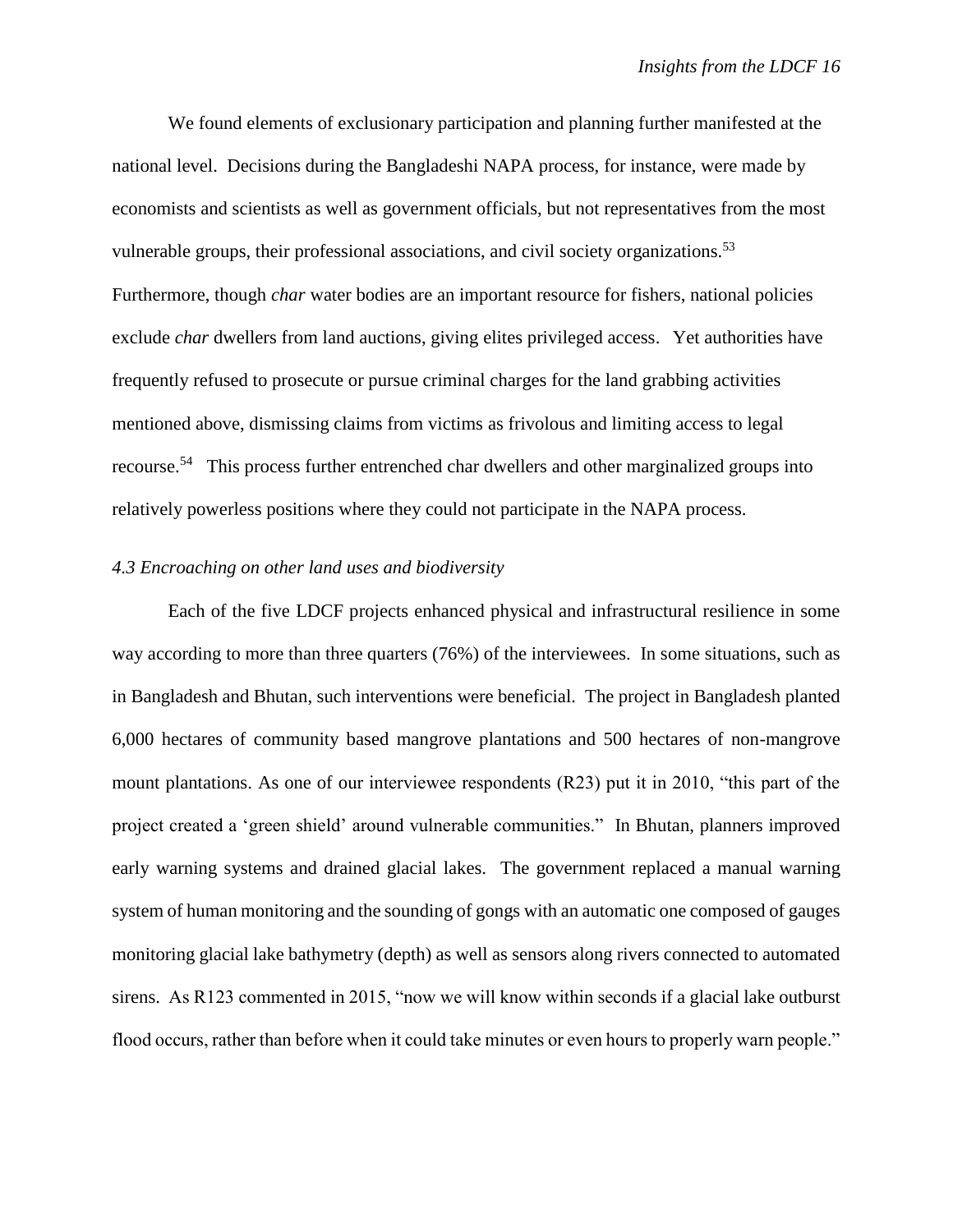However, even these interventions came with trade-offs to other types of resilience, often natural or ecological resilience. The Bangladeshi project also erected about 220 kilometers of concrete dykes and more than 1,000 kilometers of earthen embankments. R130 (in 2015) noted that "the associated greenhouse gas emissions with all of those dykes and embankments is significant, and moreover some floods have already breached their protections, requiring energy intensive pumping of water out of the flooded dyke." R138 (in 2015) similarly noted that in Bhutan "the glacial protection efforts being implemented have also contributed to deforestation and the increased sedimentation of rivers." Part of Cambodia's LDFC strategy involved what R140 (in 2015) called "modifying crop patterns, which has seen poorer farmers leave the sector because they cannot afford the more expensive inputs." Both the Maldives and Vanuatu have focused in part on building sea walls, but such barriers can, in the words of R23 (in 2010), choke the vitality and strength of coral reefs."

An eminently frustrating component of such encroachment is that it is likely not enough to eliminate climate risks as intended by planners. Put another way, given the level of risk, such interventions are, to a degree, futile. The starting point of the LDCF is the formulation and implementation of country specific NAPAs, which represent a critical first step in implementing adaptation projects. These NAPAs, while useful tools, are essentially only guideposts for how to prioritize adaptation investments; they do not directly provide the financing for those plans. As R12 stated in 2010, "the success of the NAPA process will largely be determined by how well it paves the way for scaled up investments in climate-resilient development in accordance with integrated, long term plans." In other words, the presence of such plans is no guarantee that their recommended measures will be implemented.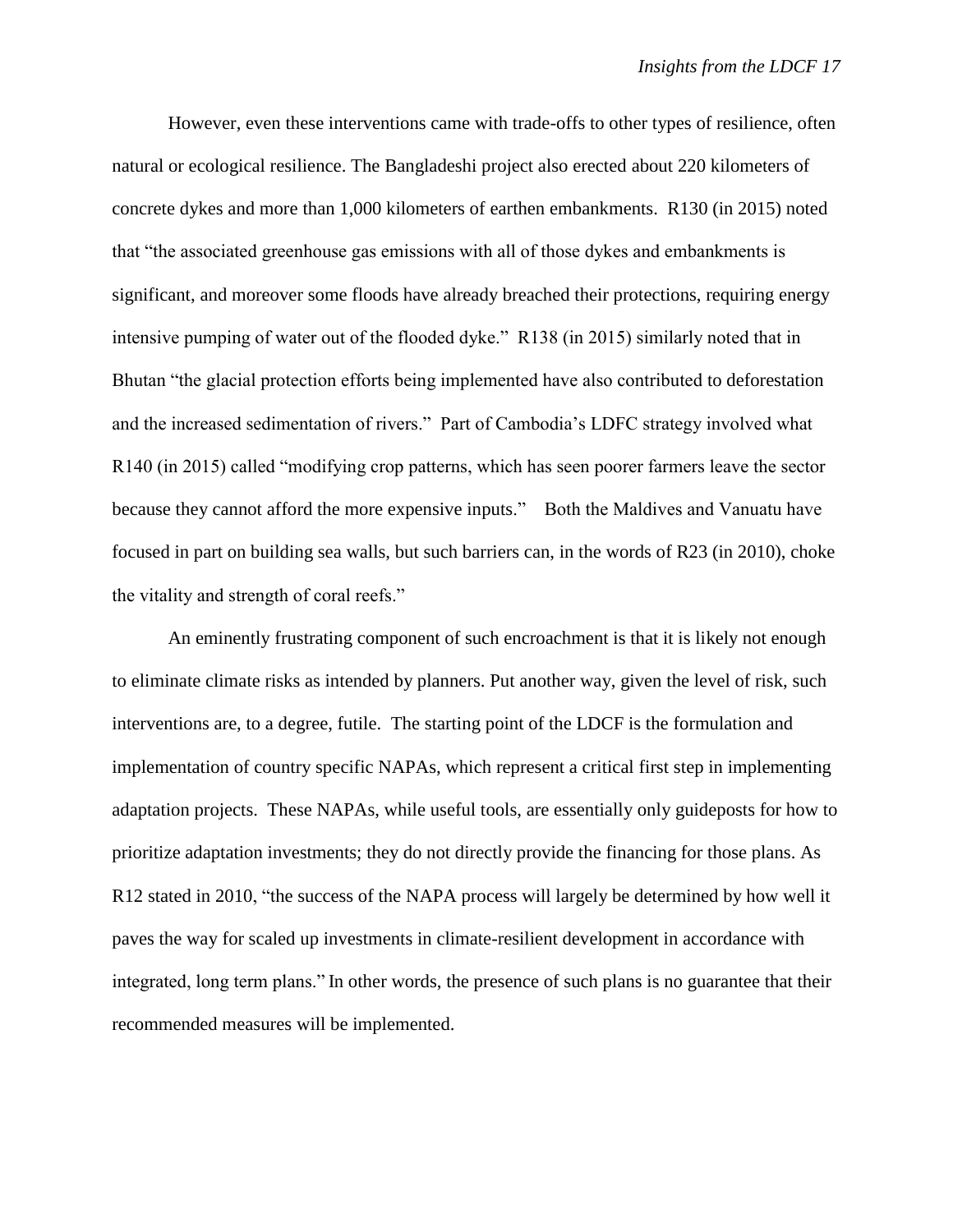Even when countries adhere strongly to the priorities formulated in their own NAPAs, there is no guarantee that they sufficiently increased resilience or reduced climate-related risks. For instance, if sea levels rise under more extreme scenarios, practically no amount of adaptation or investment in resilience will suffice for countries such as Bangladesh, the Maldives, or Vanuatu. As R30 explained in 2010:

*The challenge Bangladesh now faces is to cope with changes in climate already happening every year. We are strengthening coastal embankments, yes, but the intensity of erosion and frequency of storms are also increasing and I feel like we are often in a race against time where time is running out. We have developed saline-tolerant rice varieties but the concentration of salinity is going up. We can't keep on producing crops when land is flooded and water salty; it's practically not possible at the moment. Adaptation has its limits.*

If the situation worsens, or if adaptation investments are not able to keep pace with vulnerabilities and risks, low-lying countries, and especially small island developing states, may have to switch entirely to what R30 called "retreat" measures such as forcibly relocating communities to higher ground and possibility create a new generation of climate refugees. Similarly, in the Maldives and Vanuatu, a sea level rise of one meter would put the country, as R40 explained in 2010, "completely under water." In the Maldives, most islands are less than 1 meter high, meaning even small rises in sea level could subject the country to "regular tidal inundations."<sup>55</sup> In Vanuatu, R140 remarked in 2015 that "under the more severe projections of sea level rise, we may not be able to save the country no matter what we do." This demonstrates the importance that adaptation must go hand-in-hand with mitigation strategies, but more importantly, the need to assess the resilience of natural ecosystems in light of adaptation strategies.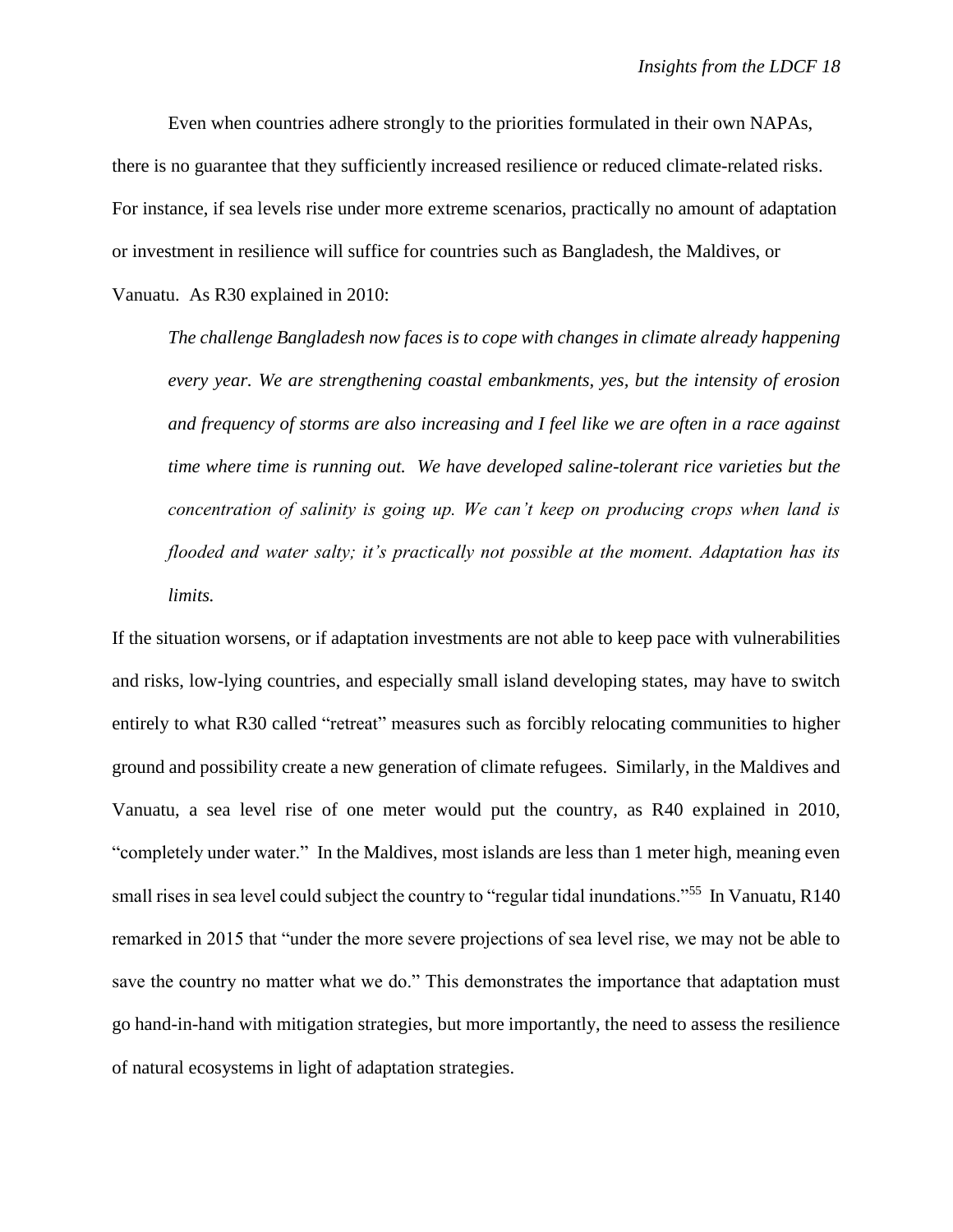## *4.4 Entrenching inequality*

A final political economy dimension is entrenchment, the aggravation of disempowerment or increased income inequality across communities, which is exacerbated by exclusionary participation as alluded to earlier. Because the LDCF operates at the global level, most of its entrenchment is grand in nature and international in scope; it relates to a discernable lack of fair (and promised) funding for adaptation as well as limited technology transfer, which keeps the South locked—entrenched—in technological inferiority and macroeconomic inequality.

One dimension of entrenchment is financial: funds are not relegated to LDCF adaptation projects despite commitments to the contrary. The LDCF is clearly insufficient to ensure the implementation of all needed adaptation projects. As noted earlier, so far the fund has leveraged slightly more than \$900 million. This creates what R78 called "huge gap" between funding amounts and needs, with an estimated \$10 to \$100 *billion* in annual funding needed to prepare all developing countries for climate change. Similarly, an assessment from the Potsdam Institute for Climate Impact Research, European Environment Agency, and other institutions calculated that at least \$70 to \$100 billion of investment will be needed per year for every year from 2010 to 2050 if adaptation needs are to be met.<sup>56</sup> As one recent independent evaluation put it, "the output of these funds falls far short of the estimated needs."<sup>57</sup> Another concluded that even if all pledges were realized, "it is not clear that it will generate sufficient funds to address the adaptation needs of developing countries."<sup>58</sup>

In the absence of ambitious emission reduction accomplishments, the need for adaptation finance will increase. However, private financing is unlikely to cover a substantial proportion of this need.<sup>59</sup> In another overview of this finance landscape, Buchner et al. estimated annual global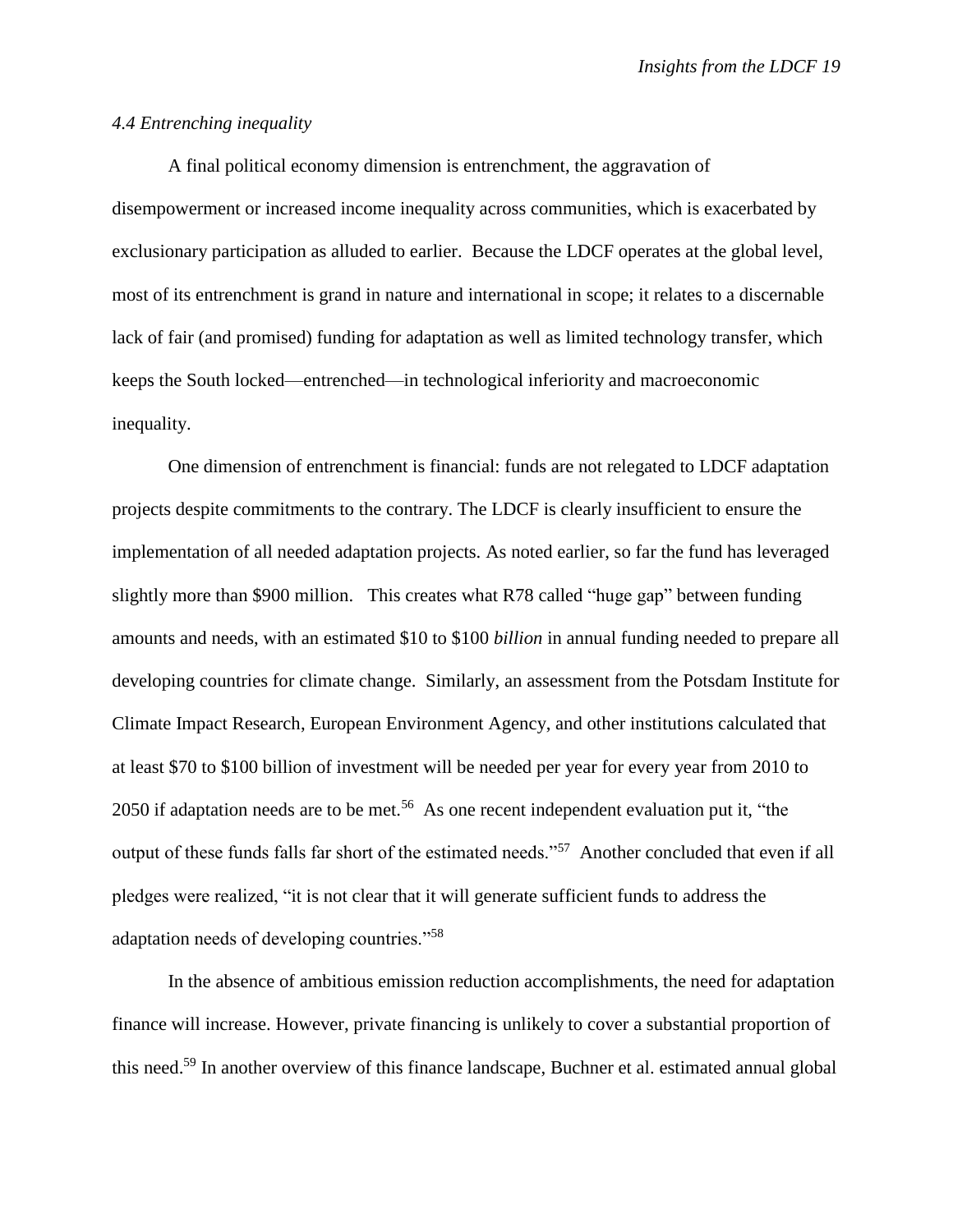climate finance flows at roughly \$343 to \$385 billion.<sup>60</sup> Public funding amounted to \$16 to 23 billion whereas private institutions raised \$217 to \$243 billion in both developed countries (\$193 billion) and developing countries (\$172 billion). This all looks promising until one realizes that the vast bulk of the finance (\$330.7 to \$369.3 billion) targeted mitigation activities. Only a small proportion targeted adaptation.

Even when money is awarded, it usually comes with hidden strings attached. As one example, because the LDCF is supposed to prioritize what R55 called "equitable access" for all participating countries, individual projects have a "ceiling" on the amount they support. For instance, from 2001 to 2006 the cap on LDCF projects was \$3.5 million, in 2008 it was raised to \$6 million, in 2010 it was increased to \$8 million, and today it is \$20 million (though most recent projects average between \$6 and \$7 million). Although the LDCF has a mandate to finance the full additional cost of adaptation, without a requirement for matching co-financing, in practice the ceiling inadvertently requires hosting governments to co-sponsor projects, or find other institutions to match contributions—contributing to the unsustainability of long-term projects. Moreover, because the LDCF is voluntary, it is only replenished when donor countries decide to be generous, making it difficult to accurately predict the amount of resources available to countries over long timeframes.<sup>61</sup>

This finding—that the absence of funding and consequent technology transfer patterns can at times enhance vulnerability among particular classes or communities—is partially supported by four studies. For instance one study examining only adaptation efforts being undertaken in small island developing states noted that "international adaptation funding modalities did little to address root causes of vulnerability or support system transformations."<sup>62</sup> One study looking at NAPAs being implemented in Sub-Saharan Africa noted a "decline in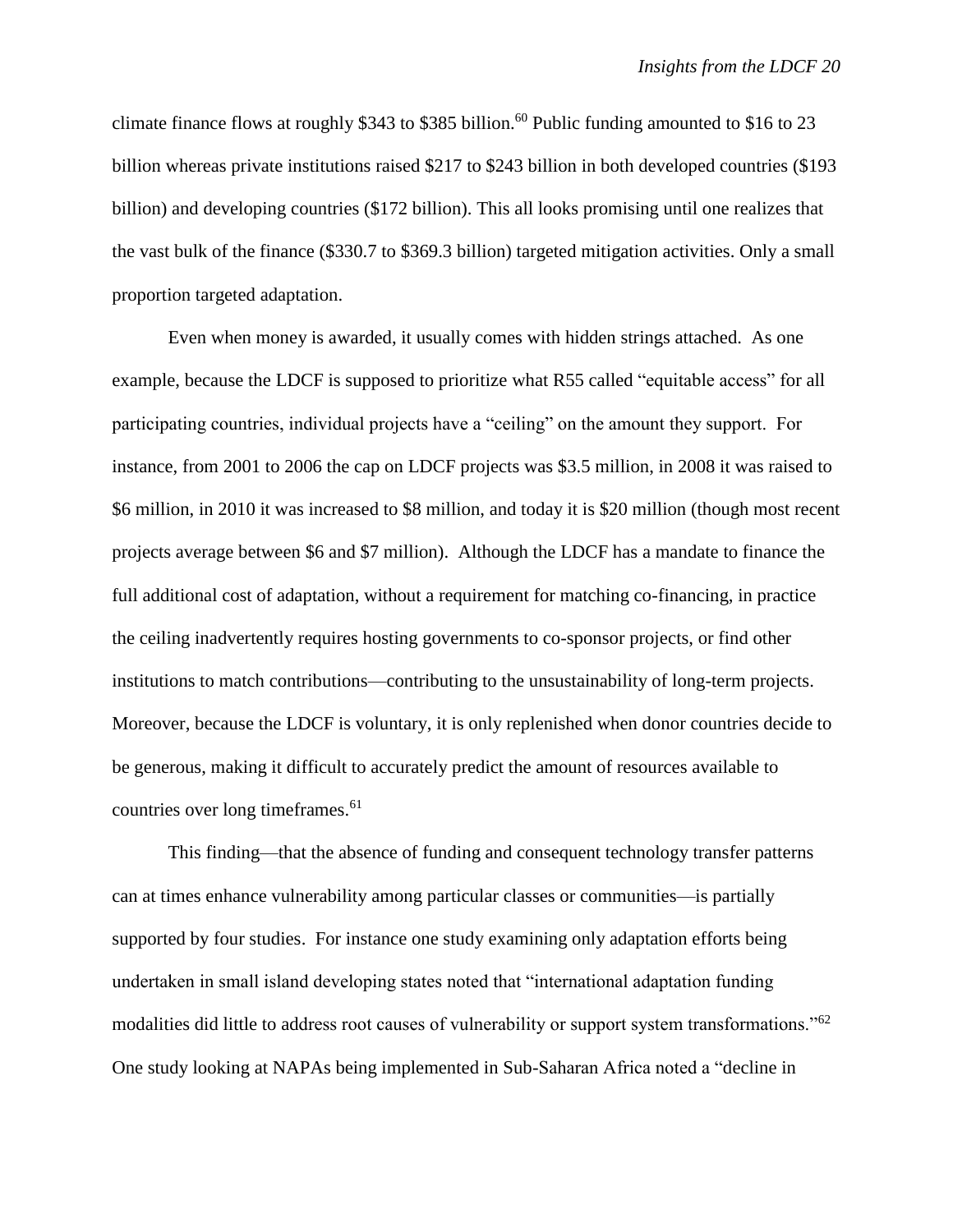gender sensitivity throughout the intervention cycle" and that many projects unintentionally marginalize women.<sup>63</sup> Similarly, another assessment of the NAPA process in Burkina Faso noted that "participatory processes were not effectively integrated at the local level."<sup>64</sup> Yet another study reviewed 41 NAPAs being implemented worldwide and argued that they did not address underlying causes behind climate change such as human population growth or poor family planning.<sup>65</sup> In sum, these studies, when combined with our own primary data, imply that LDCF projects may promote some particular types of resilience in isolated ways but generally fail to promote mainstreamed, comprehensive, social transformation.

#### 5. Discussion: Rethinking the Governance of Adaptation

How can we make sense of the politics and institutions that mediate the relationship between poverty exacerbated by climate change and the governance of global funds for climate adaptation through the LDCF?

To understand the effects of adaptation efforts firstly requires an understanding of the way global governance institutions govern in practice; increasingly through polycentric formations which fuse the agency and funds of public and actors, as described by the literature on transnational climate change governance.<sup>66</sup> Global institutions such as the GEF do not occupy a politically neutral space of course and are a riven with the sorts of power relations that run through all areas of global politics. Indeed, the GEF has been subject of critical analysis of its neoliberal credentials<sup>67</sup> and the ways in which its programmes and interventions advance a particular types of 'green neoliberalism' or 'green governmentality'.<sup>68</sup>

Explanations which combine elements of 'governance from above' (by global institutions such as the GEF) and 'governance from below' (at national and sub-national level)<sup>69</sup> through a political economy lens help to understand the outcomes we observe as a product of political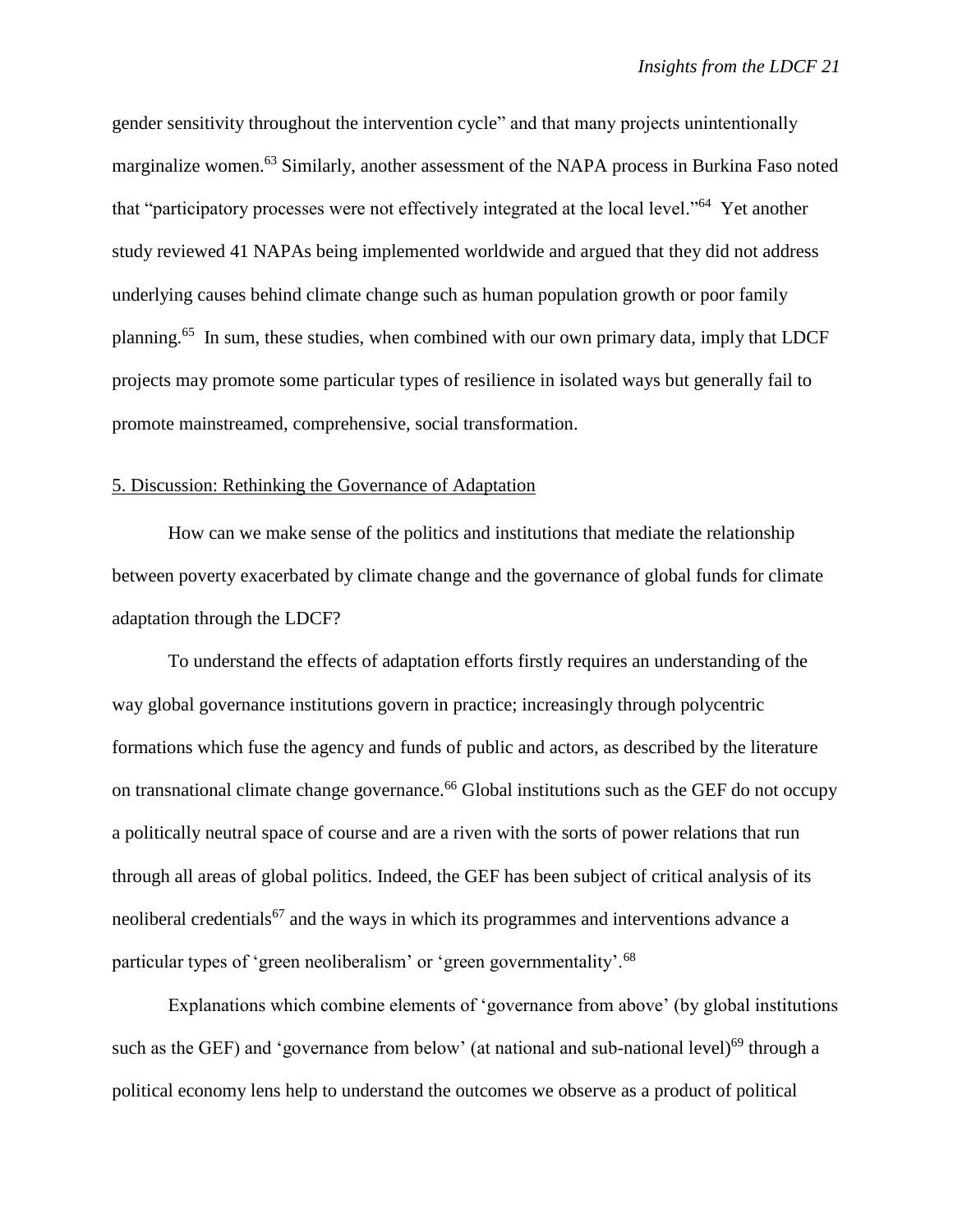negotiations between actors within different degrees of power and policy autonomy. These effect decisions about which countries, sectors and projects are worthy of support that reflect the interests and preferences of global funders and national and local policy-makers. Those public actors in turn are shaped by lobbying from private and civil society actors with a stake in the direction of adaptation finance, and decision-making inevitably a product of particular governance systems and policy processes.<sup>70</sup> Such perspectives usefully show how flows of finance from the same donor can have such uneven and inconsistent impacts across different contexts once refracted through local political economies where different social relations, governance systems and rent-seeking practices often conspire to distort the original aims and intentions of the intervention.

Furthermore, what is also significant for us here, is engaging with work which helps to account for the uneven and socially differentiated impact and effectiveness of adaptation finance that we observe here. In order to explain the variation in outcomes, an emphasis on the political ecology of adaptation is helpful.<sup>71</sup> This situates the effectiveness of adaptation in relation to its ability to engage with, navigate and transform local political ecologies in the sites where it operates. At its broadest, political ecology seeks to provide a framework for understanding human-society or 'socio-natural' relations.<sup>72 73</sup> 'Classic' political ecology concerns include issues of access to material and natural resources, and questions of equity and justice issues in the negotiation and distribution of social and environmental benefits at multiple scales.<sup>74</sup> A necessary step, is to explore how local and global power dynamics produce environmental outcomes, along the lines of a 'global political ecology' approach.<sup>75 76</sup> This links the challenges facing the LDCF that we describe in section 5 around funding and management structures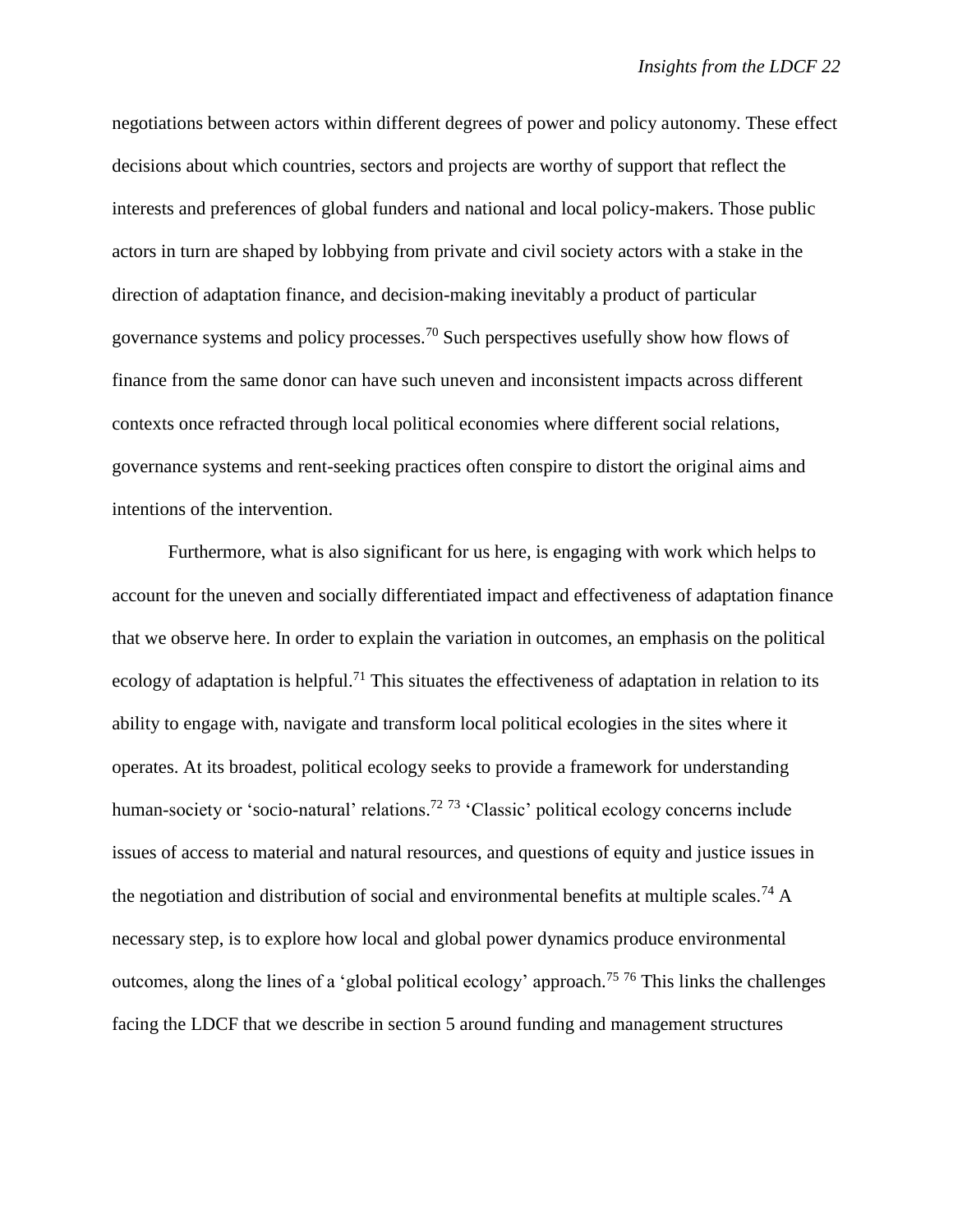('governance from above') with the documented effects of LDCF finance mediated as they are by local institutions and political ecologies.

Methodologically this requires tracking and tracing the institutions, actors and networks that connect 'global' governance of finance to particular 'local' outcomes; the approach we adopt here. A political ecology focus enables an understanding of a) the 'local' social and environmental consequences of global (environmental) governance and the interests that it embodies and projects, and b) the ways in which 'regimes' that govern resources at different levels engage with and are transformed by global adaptation finance. It is through exploring the nature of the relationship between macro and site specific dynamics that we argue interesting theoretical and practical insights might be derived.

Tellingly, these kinds of political dynamics have been highlighted in analyses of other key climate finance mechanisms where global inequities in flows of finance are then exacerbated by exclusion of groups affected by projects at national level. For example, under the Clean Development Mechanism (CDM) China captured 60% of accumulated investment, India 11% and Africa as a whole (including South Africa and the countries of North Africa) received only 3% of accumulated investment.  $7778$  Those same governments have been largely unresponsive to claims of displacement, exclusion and land-grabbing associated with CDM projects by marginalized citizens of their own countries.<sup>79 80</sup> This further emphasizes the need to attend to the political and economic impact of supposedly neutral climate finance mechanisms, like the CDM and LDCF.

Moreover, within the landscape of climate finance as a whole (funding mitigation as well as adaptation activities), the bulk of funds have (oddly) gone to industrialized rather than developing countries. The thinking is that poor countries are more likely to accept technology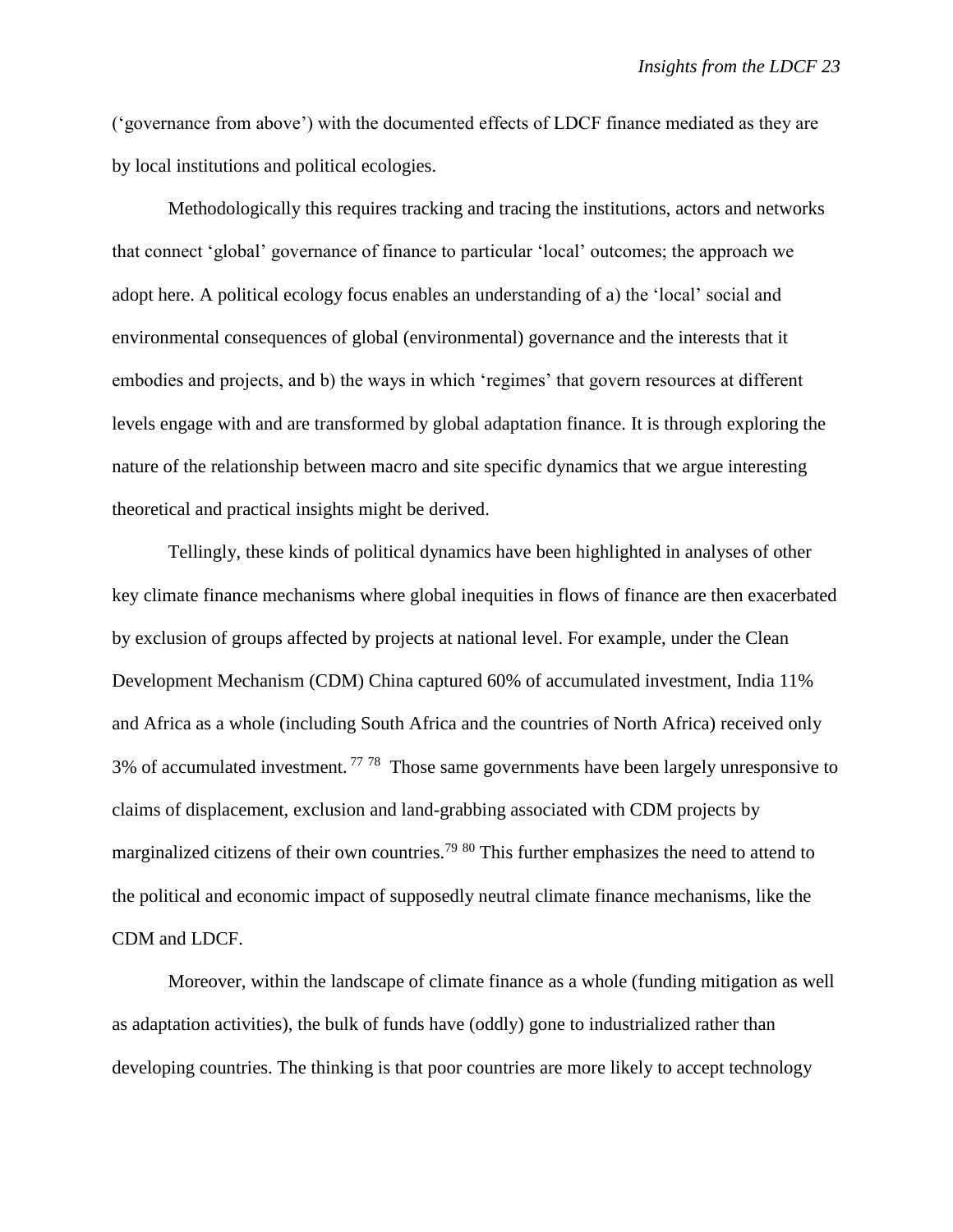transfer if devices or processes are available cheaply or accessible through the public domain. Middle-income countries have engineering firms and programs for Research, Development and Demonstration, and are therefore seen as the best conduit for adaptation funding. <sup>81</sup> In the example of the CDM, China has been seen to pursue a strategic, nationally coordinated process of leveraging climate finance to support indigenous technological capacity building<sup>82</sup> in ways that LDCs are unlikely to have the technological or political/administrative capacities to pursue (unless, of course, climate finance mechanisms were specifically used to build such capacities $83$ ).

Such financing patterns can sometimes exacerbate the dynamics of entrenchment discussed in section 4 above. Developed countries can hoard their innovations and limit investments in capacity training in developing countries, on the pretext that these developing countries lack the training or institutional capacity to appropriate such technologies. Thus, unequal positions in the world economy "entail… selective transfers of technology and knowhow while making sure that the impetus for the direction of technological change" remains with developed countries.<sup>84</sup> These issues definitively hamper the rate of technological development.<sup>85</sup> Third, technology transfer policies often encourage the governments of indebted countries to create more favorable conditions for foreign investors and transnational corporations. Research on the unequal exchange of foreign investment dependence and the environment have revealed that increased levels of foreign investment in less-developed countries do not necessarily lead to the spread of cleaner technologies and production processes, but instead risk being an instrument for polluting or resource depleting extraction, ultimately threating human development.<sup>86</sup> Thus, the selectivity of technology transfer cements a pattern of unequal exchange between rich and poor countries.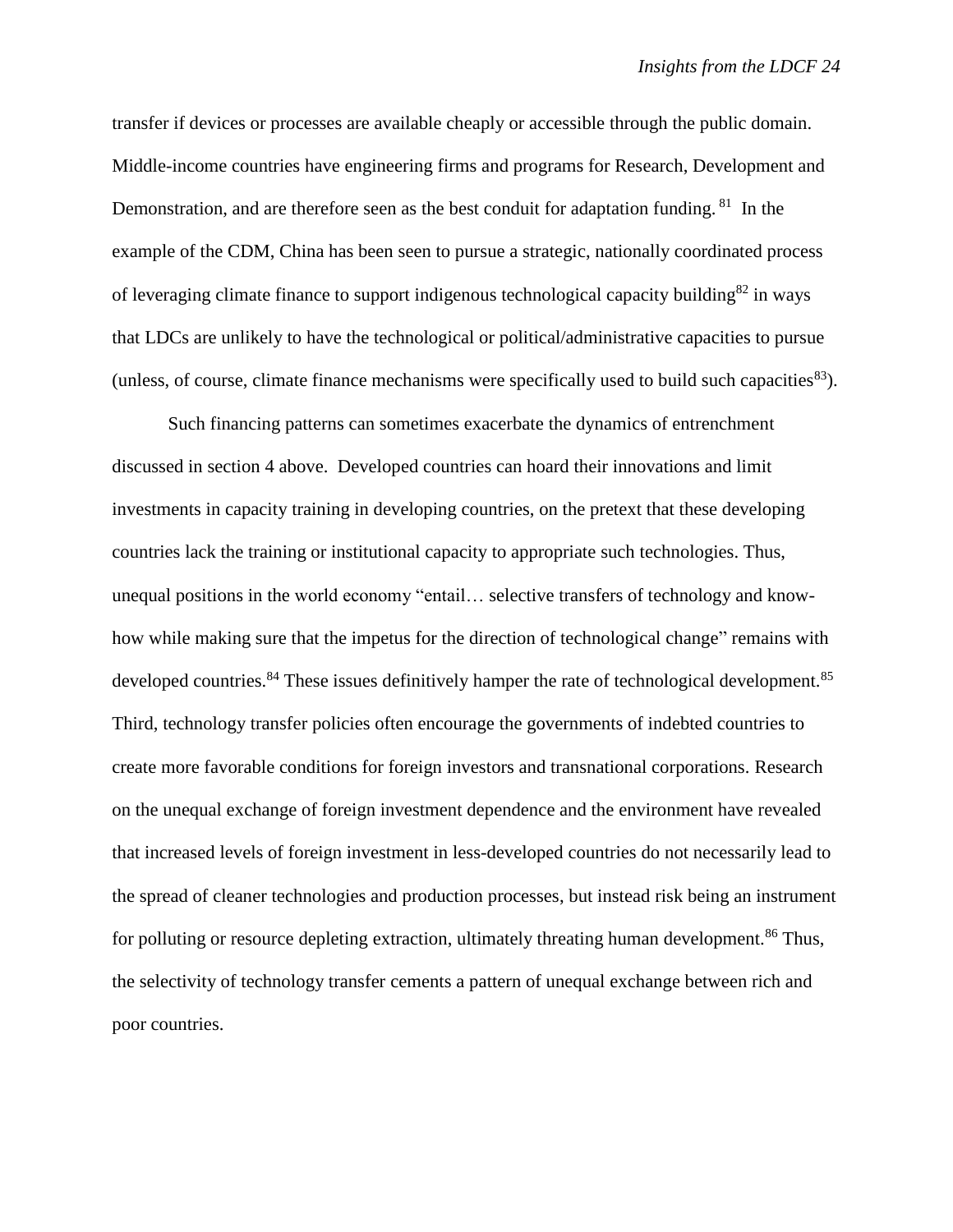Rereading global efforts to finance climate change adaptation (and mitigation) projects as part of a system of exploitation and entrenchment demands that we rethink how these projects are designed, implemented, and evaluated. In this vein, concerns of social justice and politics have been a central focus of recent innovation studies inspired engagements with the issue of technology transfer under international climate policy<sup>87</sup>. Whilst the empirical focus of this literature has tended towards low carbon energy technologies more than adaptation technologies, the emphasis on understanding processes of technological change (e.g. towards more climate resilient socio-technical systems), via an understanding of the incremental<sup>88</sup>, capability building<sup>89</sup> and systemic<sup>90</sup> nature of innovation and development, implies a need for a fundamental shift in how finance occurs. The international community must move away from simple "technology finance" mechanisms (like the LDCF and CDM), towards progressive approaches designed to build context-specific technological capabilities around climate technologies<sup>91</sup>, particularly in LDCs where such capabilities are most lacking. More recent interventions, drawing in part from the socio-technical transitions<sup>92</sup> and sociology<sup>93</sup> literatures, have also stressed the need for investments to be better attenuated to the social practices of poor and marginalized people, whom it is ultimately assumed such mechanisms will benefit. Without such targeted investment in capability building it is likely that climate technology finance mechanisms will continue to reinforce the competitive advantages of rapidly emerging economies and international technology suppliers.<sup>94</sup> Either way, as the analysis here attests, an urgent need exists to revisit such critiques with careful attention to political economy considerations, from the global to the local, in order to articulate possible, more equitable, ways forward.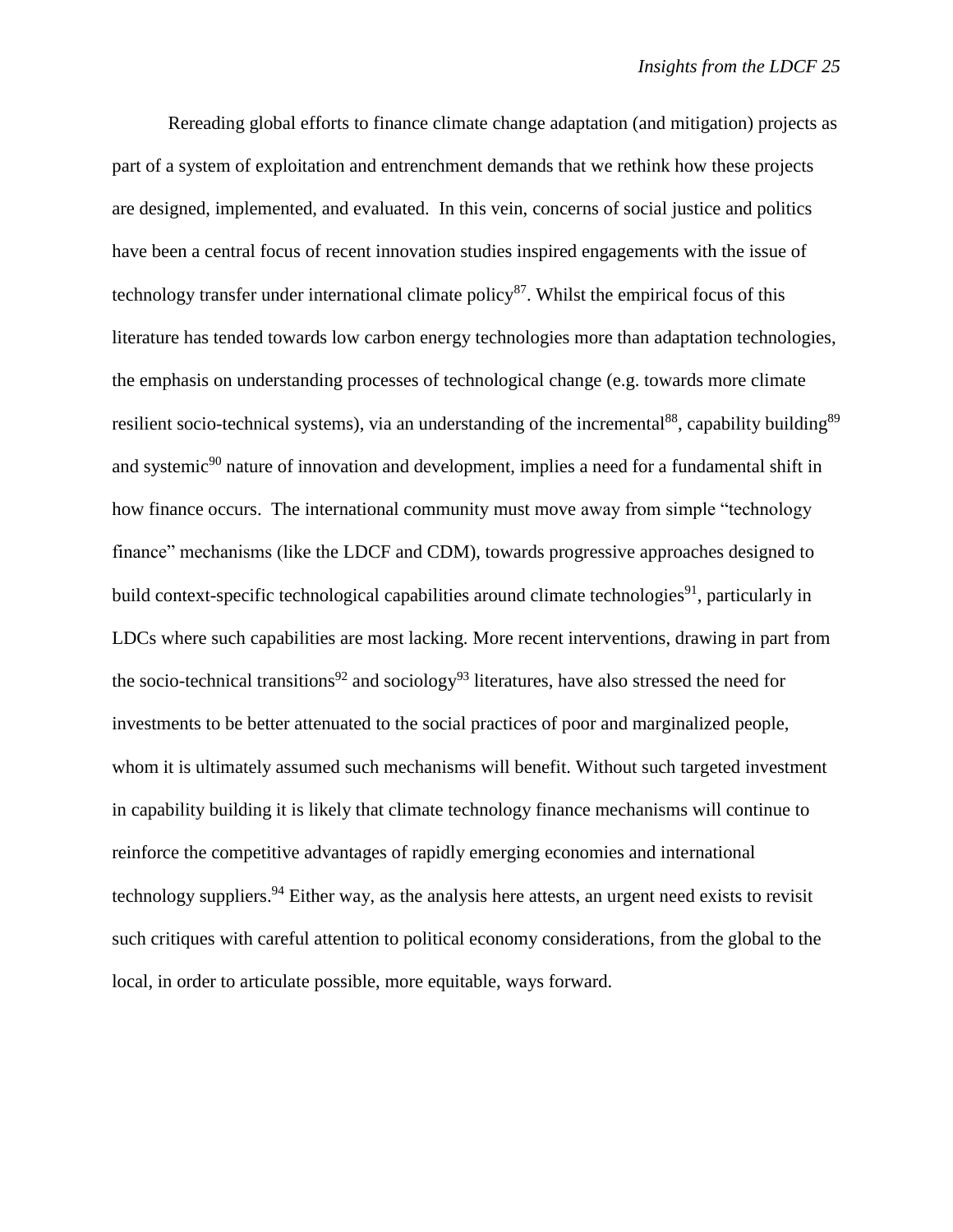### 6 Conclusion: Lessons and Policy Implications

To conclude, the LDCF brings to light four salient conclusions related to climate policy and adaptation practice, although generalizability beyond the projects examined must be undertaken with care.

Our first conclusion is the most direct and simple: the political economy of adaptation, namely the processes of enclosure, exclusion, encroachment, and entrenchment, can distort the goals and effects of adaptation projects. No matter how noble the intentions of planners, or how well interventions are designed, adaptation projects within the LDCF have their own underlying political economy and ecology. Adaptation projects can become a flashpoint for competing interests, generating their own sets of winners and losers—even when they might produce a net social gain. Many of these conflicts involve those seeking to enclose agendas or exclude stakeholders from access. In some situations, adaptation projects encroach upon and subvert the intended goals of wildlife conservation, or entrench disparities in wealth and development. Therefore, adaptation should be reconceived as political, a deliberative challenge involving the satisfaction of competing preferences; a social dilemma pitting, at times, the climatic and development goals of improved resilience against the pressing needs of marginalized and vulnerable populations; and a moral quandary revolving around how adaptation burdens and benefits are fairly, or unfairly, distributed.

Secondly, researchers and practitioners need to reconceive the concept of adaptation as more than a local phenomenon. For instance, a slew of academic research has long suggested that mitigation (stopping emissions) is global in scope whereas adaptation (coping with consequences) is local in scope.<sup>95 96</sup> Mitigation is prone to a barrage of common pool resource problems, essentially forcing politicians to sacrifice the present for future gain (which has proven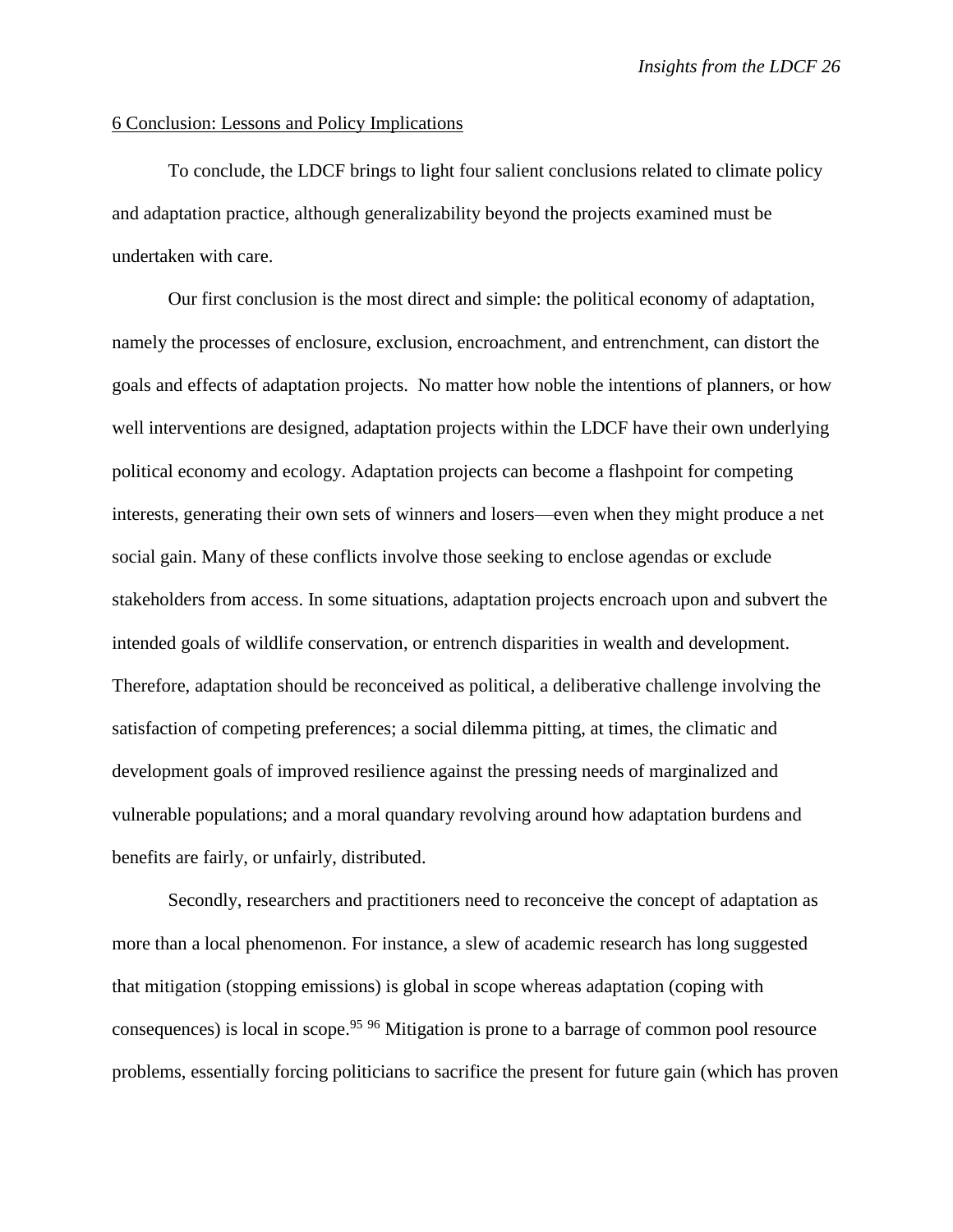extremely difficult if it does not hold clear promises on return of investments, such as major infrastructure improvements, or strengthened power positions or sense of security). Conversely, the mantra goes that adaptation projects result in almost immediate local benefits. The LDCF shows, instead, that adaptation interventions can reinforce broader development goals and agendas, strengthen the hegemony of states and markets, create their own type of bureaucracy, or affirm the sovereignty of state institutions. Adaptation's costs and benefits are not necessarily limited to the areas where adaptation projects are being implemented. They become intertwined with multi-scalar issues of unequal power relations between different stakeholder groups, poverty, inequality, and justice.

Third, and critically, is that programs like the LDCF should *not* be abandoned. Our first two conclusions—that political economy can reduce the effectiveness of adaptation, and that adaptation can be influenced by broad global currents alongside more particular local events might lead some readers to misinterpret our stance on adaptation. We do not believe these findings mean that all adaptation projects should be cancelled, or programs like the LDCF abandoned. We set out to show how the political economy processes of adaptation work, and how they can at times distort or mold adaptation projects and processes to the interests of dominant stakeholders, *not* that they completely undermine or obfuscate all of the benefits of adaptation. Even the specific critiques we raise, some of them quite sobering, are aimed at a target: improving and learning from adaptation's political economy so that the most vulnerable are helped, and so that benefits and burdens are made visible, and distributed fairly and according to representative processes. We argue that planners and practitioners of adaptation projects need to become more cognizant of the potential for projects to harm others, or admit complicity in the processes of enclosure, exclusion, encroachment, and entrenchment.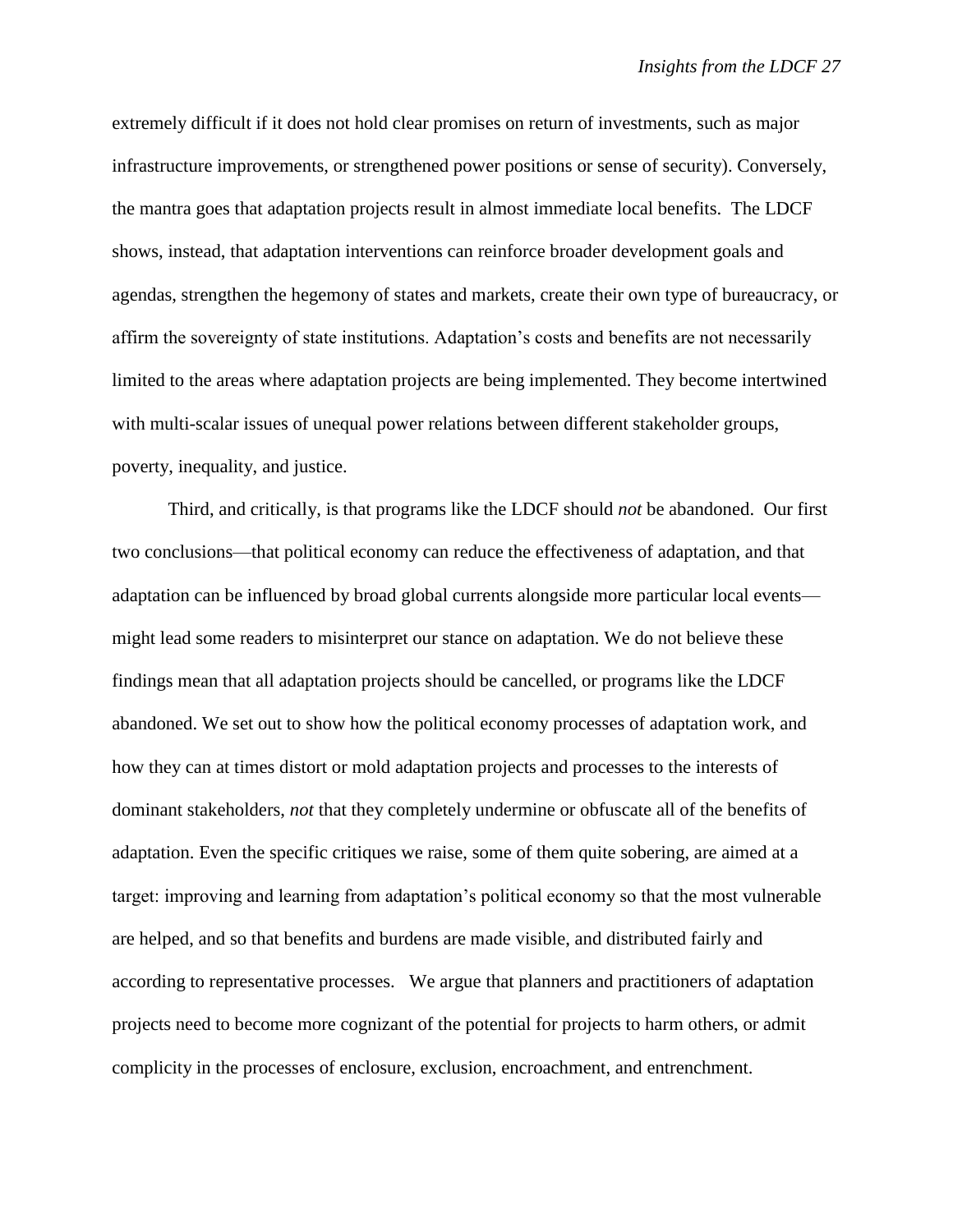As we emphasized in the elaboration of exclusion and entrenchment above, there are clear parallels between the political economy dynamics we observe in relation to the LDCF and those observed in other climate finance mechanisms, like the CDM. If our interest is in strengthening processes of *either* climate adaptation *or* mitigation, it is time to take seriously the need for creating and/or strengthening institutions within LDCs, supporting targeted capacity building around knowledge of local contexts through which international climate finance mechanisms might be mediated. This arguably stands a better chance strengthening long term capacity building that is cognizant of the socio-cultural and political practices that characterize any given context. It is unlikely to get us away from the global political economy dynamics we highlight in our analysis above; but it does imply a more devolved and locally owned system of governance were local contexts and local capacity building perhaps stands more chance of exerting agency over the ways in which future climate finance is spent.<sup>97</sup> Either way, such focused spending on institutional and technological capacity building in LDCs would represent at least a partial departure from the kinds of elite capture of the benefits of climate finance we articulate here and elsewhere.

Ultimately, some climate change adaptation interventions can make the present system resistant to change, others more capable of adapting to change.<sup>98</sup> A key challenge for future adaptation efforts will be promoting different types of resilience—infrastructural, institutional, community—especially for the most vulnerable, that do not trade-off with each other, and catalyzing lasting adaptive transformations that only serve to encourage, rather than restrict, positive social and equitable change.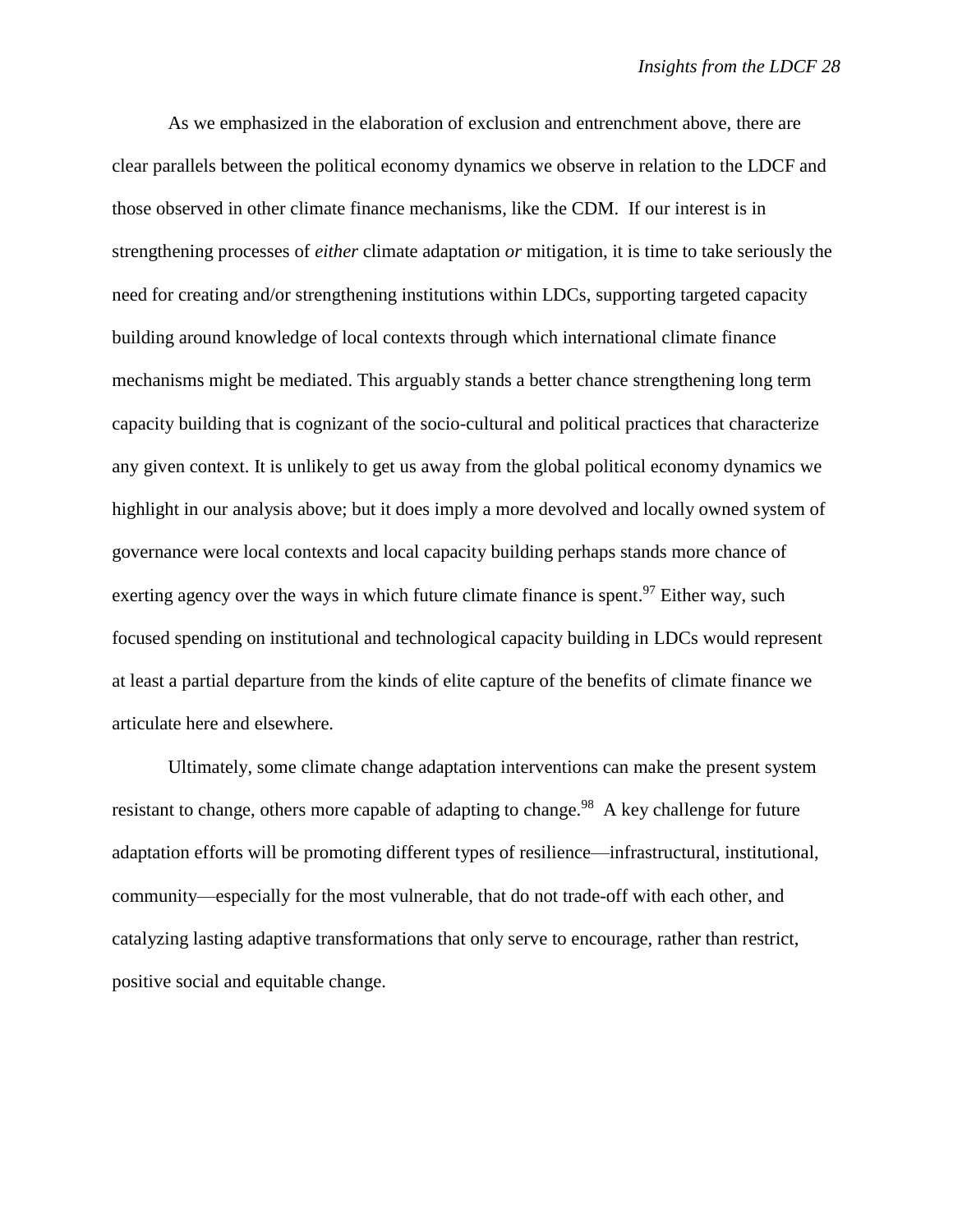7. Bibliography

Adger, W.N. (2006). Vulnerability. *Global Environmental Change, 16*, 268–281.

Anthoff, D., Nicholls, R.J., Tol, R.S.J. and Vafeidis, A.T. (2006). Global and regional exposure to large rises in sea-level: a sensitivity analysis. Working Paper 96. Tyndall Centre for Climate Change Research, Norwich.

Australian Aid, *Australian Multilateral Assessment of the Least Developed Countries Fund (LDCF)*, March 2012.

Baker, L., P. Newell & J. Phillips (2014) 'The Political Economy of Energy Transitions: The Case of South Africa', *New Political Economy*, 19(6):791-818.

Barnett J. and O'Neill S.J. Minimising the risk of maladaptation: A framework for analysis. In: Palutikof J., Boulter S.L., Ash A.J., Stafford Smith M., Parry M., Waschka M. and Guitart D. (Eds). 2013. *Climate adaptation futures.* John Wiley and Sons, UK. pp. 87-93.

Barnett, M., & Finnmore, M. (2004). *Rules for the world: International organizations in global politics*. New York, NY: Cornell University Press.

Baumgartner, T., Burns, T.R., & Deville, P. (2015). *The shaping of socio-economic systems: The application of the theory of actor-system dynamics to conflict, social power, and institutional innovation in economic life*. New York, NY: Routledge.

Biermann, F., Pattberg, P., & Zelli, F. (2010). Global climate governance beyond 2012: Architecture, agency, and adaptation. In M. Hulme & H. Neufeldt (Eds.), *Making climate change work for us: European perspectives on adaptation and mitigation strategies (pp. 263-290).* Cambridge, U.K.: Cambridge University Press.

Blaikie, P. (1985) *The Political Economy of Soil Erosion in Developing Countries.* London: Longman; Bryant, R. and S. Bailey (1997) *Third World Political Ecology.* London: Routledge.

Bodansky, D. (2001). The History of the Global Climate Change Regime. *International relations and global climate change*. U. Luterbacher and D. F. Sprinz. Cambridge, Mass. ; London, MIT Press**:** 23-40.

Brown, M.A., & Sovacool, B.K. (2011). *Climate change and global energy security: Technology and policy options.* Cambridge, MA: MIT Press.

Bryan, E., & Behrman, J. (2013). Community-based adaptation to climate change: A theoretical framework, overview of key issues and discussion of gender differentiated priorities and participation. *CAPRi Working Paper No. 109*. Washington, D.C.: International Food Policy Research Institute.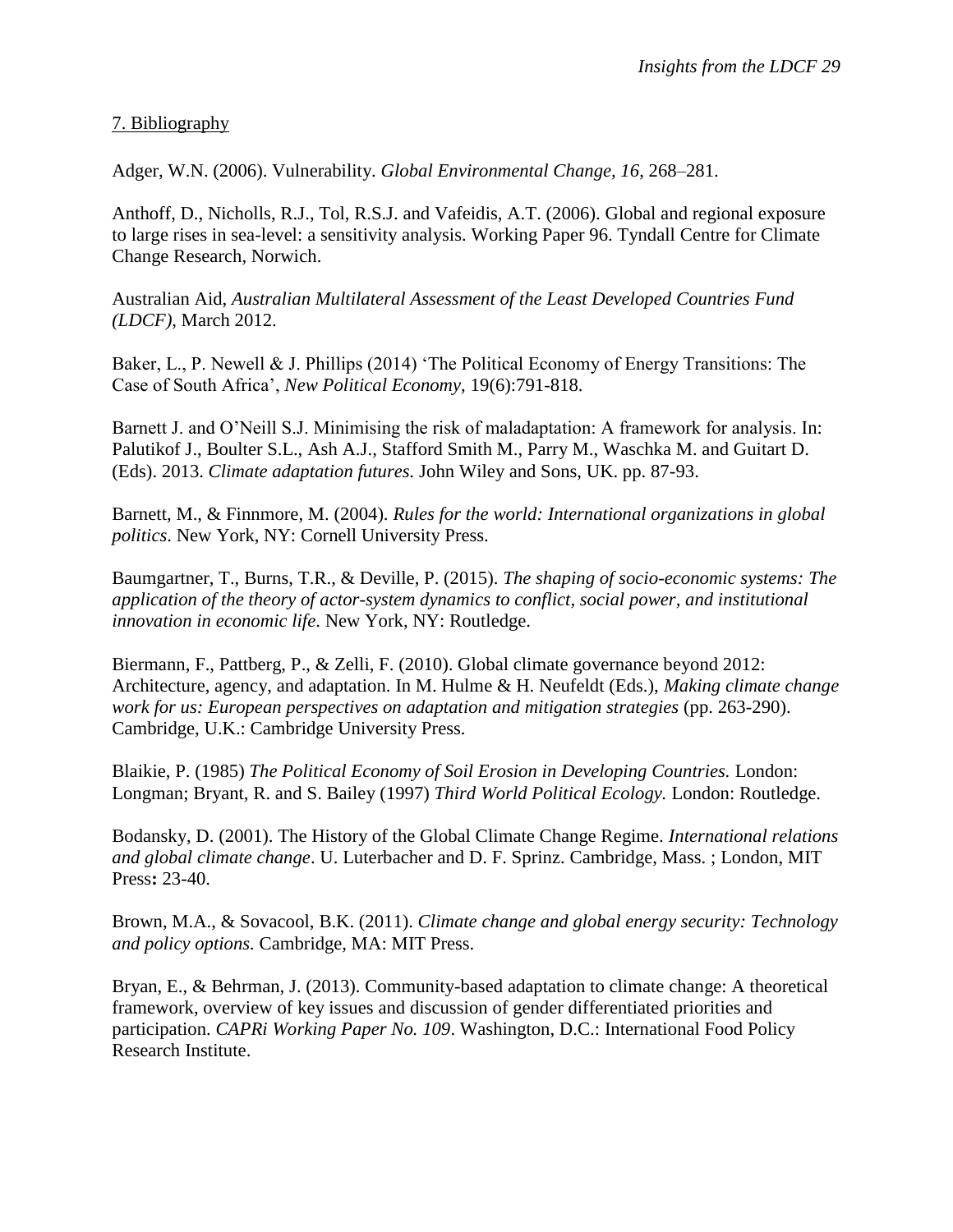Buchner, B., Falconer, A., Hervé-Mignucci, M., & Trabacchi, C. (2012). *The landscape of climate finance 2012*. San Francisco, CA: Climate Policy Initiative.

Bulkeley, H. et al (2014) *Transnational Climate Change Governance* Cambridge: Cambridge University Press.

Burton, I. (1992). *Adapt and thrive*. (Ontario, Canada: Canadian Climate Center).

Callaway, J.M. (2014). The role of technology in adaptation. In I. Galarraga, A. Markandya,  $\&$ E. Sainz de Murieta (Eds.), *Routledge handbook of the economics of climate change adaptation*. New York, NY: Routledge.

Danish Ministry of Foreign Affairs. (2010, October 20). Review of the follow up on the LDCF Evaluation and information update on the LDCF and SCCF. GEF/LDCF.SCCF.9/Inf.7 Copenhagen, Denmark: DMFA.

Eisenack, K., Moser, S. C., Hoffmann, E., Klein, R. J. T., Oberlack, C., Pechan, A., . . . Termeer, C. J. A. M. (2014). Explaining and overcoming barriers to climate change adaptation. *Nature Clim. Change*, 4(10), 867-872.

Feenstra, J.F., Burton, I., Smith, J.B., Tol, R.S.J. (Eds.). (1998). Handbook on methods for climate change impact assessment and adaptation strategies. Amsterdam, The Netherlands: Institute for Environmental Studies, Vrije University, Amsterdam; UNEP Headquarters, Atmosphere Unit, p. 5-4.

Flam, Karoline Haegstad and Jon Birger Skjaerseth, "Does adequate financing exist for adaptation in developing countries?" *Climate Policy* 9 (2009), pp. 109-114

Florini, AE and BK Sovacool. 2009. "Who Governs Energy? The Challenges Facing Global Energy Governance," *Energy Policy* 37(12) (December, 2009), pp. 5239–5248.

Ford, J.D., Berrang‐Ford, L., & Paterson, J. (2011). A systematic review of observed climate change adaptation in developed nations. *Climatic Change, 106*, 327‐336.

Füssel, Hans-Martin Stephane Hallegatte , and Michael Reder, "International Adaptation Funding," O. Edenhofer et al. (eds.), Climate Change, Justice and Sustainability: Linking Climate and Development Policy (Springer, 2012), pp. 311-330.

Global Environment Facility. *Accessing Resources Under the Least Developed Countries Fund*  (Washington, DC: GEF, 2009).

Global Environment Facility (2010). *Climate Change Forum, The Least Developed Countries Fund & the Special Climate Change Fund: Factsheet, 2010*. Washington, D.C.: GEF Secretariat.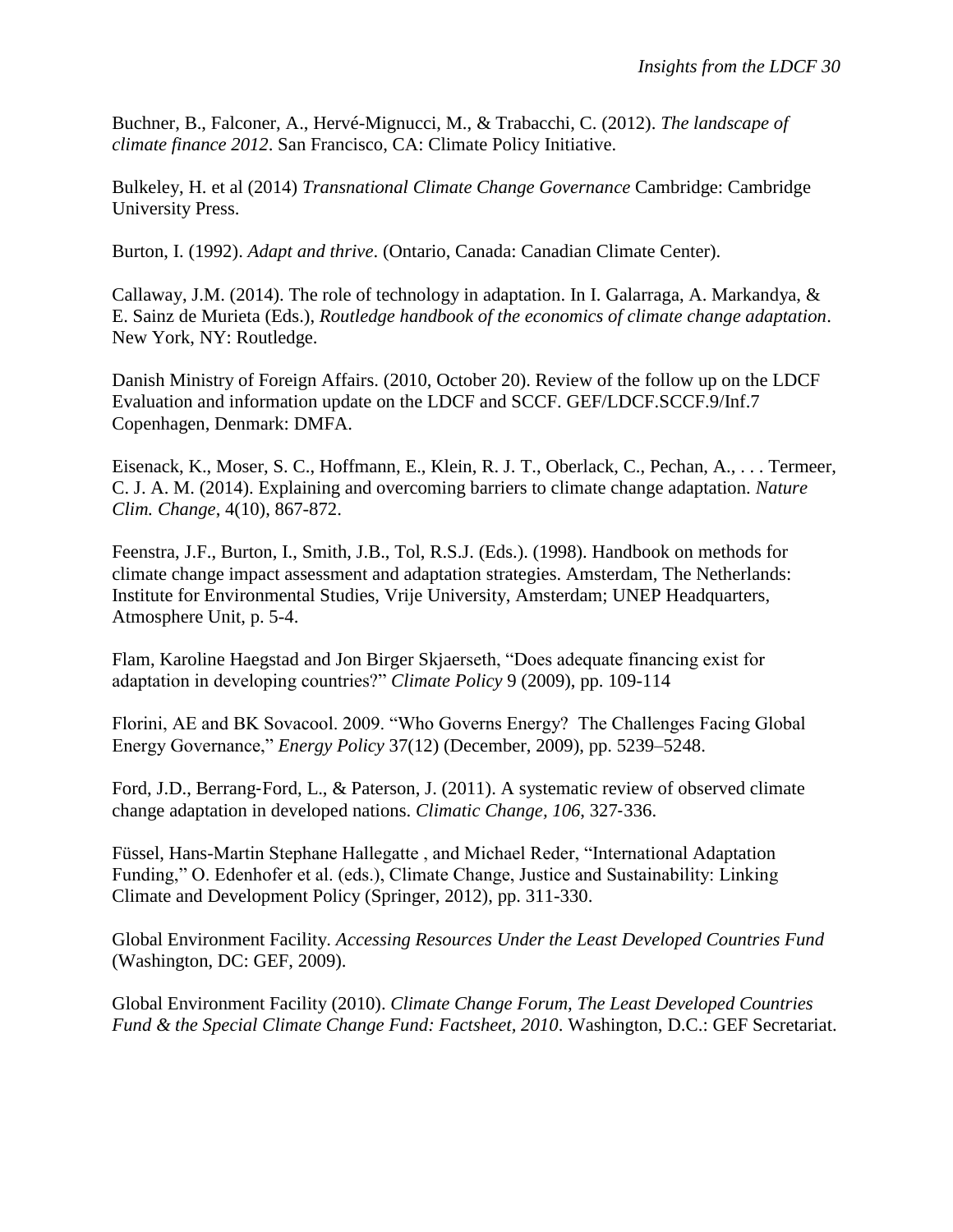Global Environment Facility, *Adaptation to Climate Change: The Least Developed Countries Fund: Review of the Implementation of NAPAs*. April 2014. <http://www.gefieo.org/sites/default/files/ieo/evaluations/ldcf-napa.pdf>

Goldman, M. (2005) *Imperial Nature: The World Bank and Struggles for Social Justice in an Age of Globalization*. New Haven: Yale University Press.

Gordon, R. (2007). Climate change and the poorest nations: Further reflections on global inequality. *University of Colorado Law Review, 78*(2007), 1559-1624.

Hansen UE and Ockwell D. (2014) Learning and technological capability building in emerging economies: The case of the biomass power equipment industry in Malaysia. *Technovation* 34: 617-630.

Hardee, Karen & Clive Mutunga, Strengthening the link between climate change adaptation and national development plans: lessons from the case of population in National Adaptation Programmes of Action (NAPAs), Mitig Adapt Strateg Glob Change (2010) 15:113–126

Hoekman, B.M., Maskus, K.E., & Saggi, K. (2005). Transfer of technology to developing countries: Unilateral and multilateral policy options. *World Development, 33*(10), pp. 1587–1602

Holvoet, Nathalie & Liesbeth Inberg (2014) Gender sensitivity of Sub-Saharan Africa National Adaptation Programmes of Action: findings from a desk review of 31 countries, Climate and Development, 6:3, 266-276

Huq, S., & Khan, M.R. Equity in national adaptation programs of action: The case of Bangladesh. In W.N. Adger, J. Paavola, S. Huq, & M.J. Mace (Eds.), *Fairness in adaptation to climate change* (pp. 181-200). Cambridge, MA: MIT Press.

Intergovernmental Panel on Climate Change [M.L. Parry, O.F. Canziani, J.P. Palutikof, P.J. Van der Linden, & C.E. Hanson, eds]. (2007). *Climate change 2007: Impacts, adaptation, and vulnerability. Contribution of Working Group II to the Fourth Assessment Report of the Intergovernmental Panel on Climate Change*. Cambridge, U.K.: Cambridge University Press, 9. Intergovernmental Panel on Climate Change, (2007).

Jorgenson, A.K., & Givens, J.E. (2014). The emergence of new World-Systems perspectives on global environmental change. In D.A. Sonnefeld, S. Lockie, & D.R. Fisher (Eds.), *Routledge international fandbook of social and environmental change* New York, NY: Routledge.

Juhola, S, Glaas, E., Linnér, B-O, Neset, T. (2016). Redefining maladaptation. *Environmental Science & Policy* 55, Part 1: 135-140.

Kalame, Fobissie Blese & Denboy Kudejira & Johnson Nkem, Assessing the process and options for implementing National Adaptation Programmes of Action (NAPA): a case study from Burkina Faso, Mitig Adapt Strateg Glob Change (2011) 16:535–553.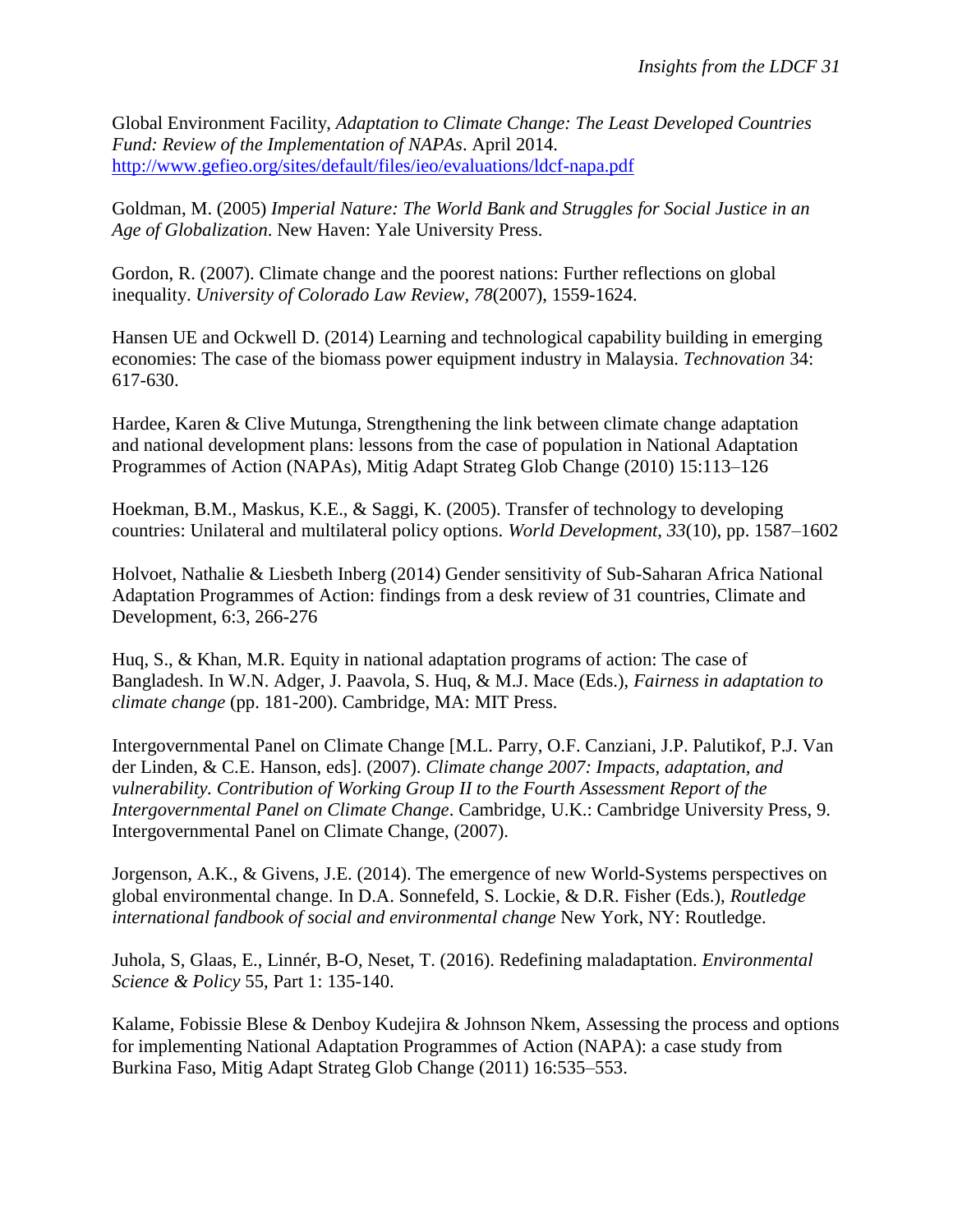Keeley, J. and Scoones, I. (2003) *Understanding Environmental Policy Processes* London: Earthscan.

Klein, R.J.T, Nicholls R.J., Thomalla F. 2003. Resilience to Natural Hazards: How Useful is This Concept? Environmental Hazards 5, pp. 35-45.

Kim L. (1993) National Systems of Industrial Innovation: Dynamics of Capability Building in Korea. In: Nelson R (ed) *National Innovation Systems : A Comparative Analysis.* Oxford: Oxford University Press.

Kuruppu, Natasha and Reenate Willie, Barriers to reducing climate enhanced disaster risks in Least Developed Country-Small Islands through anticipatory adaptation, Weather and Climate Extremes 7 (2015) 72–83

Linnér, B.-O. (2006). Authority through synergism: The roles of climate change linkages. *European Environment, 16*(5), 278-289.

Linnér, B-O and Jacob, M. (2005). From Stockholm to Kyoto and Beyond: A Review of the Globalisation of Global Warming Policy and North-South Relations, *Globalizations*. 2 (3):403– 415.

Mulugetta, Y., Jackson, T., & van der Horst, D. (2010). Carbon reduction at community scale. *Energy Policy, 38*(12), 7541-7545.

Newell, P. N. Jenner and L. Baker (2009) 'Governing Clean Development: A Framework for Analysis', *Development Policy Review*, 27(6): 717–739.

Newell, P. and A. Bumpus (2012) 'The Global Political Ecology of the CDM', *Global Environmental Politics*, Vol. 12 No.4 , pp.49-68.

Ockwell D and Mallett A (eds). 2012. *Low carbon technology transfer: From rhetoric to reality.* Abingdon: Routledge

Ockwell D and Byrne R. (2016) Improving technology transfer through national systems of innovation: climate relevant innovation-system builders (CRIBs). Climate Policy 16: 836-854.

Ockwell D and Byrne R. (2016) Sustainable Energy for All: Innovation, Technology and Pro-Poor Green Transformations, Abingdon: Routledge.

Organisation for Economic Co-operation and Development. (2011). *Adaptation to climate change*. Available at: [http://www.oecd.org/env/cc/adaptation.htm.](http://www.oecd.org/env/cc/adaptation.htm)

Ostrom, E. 2010. Polycentric Systems for Coping with Collective Action and Global Environmental Change. Global Environmental Change 20, 550–557.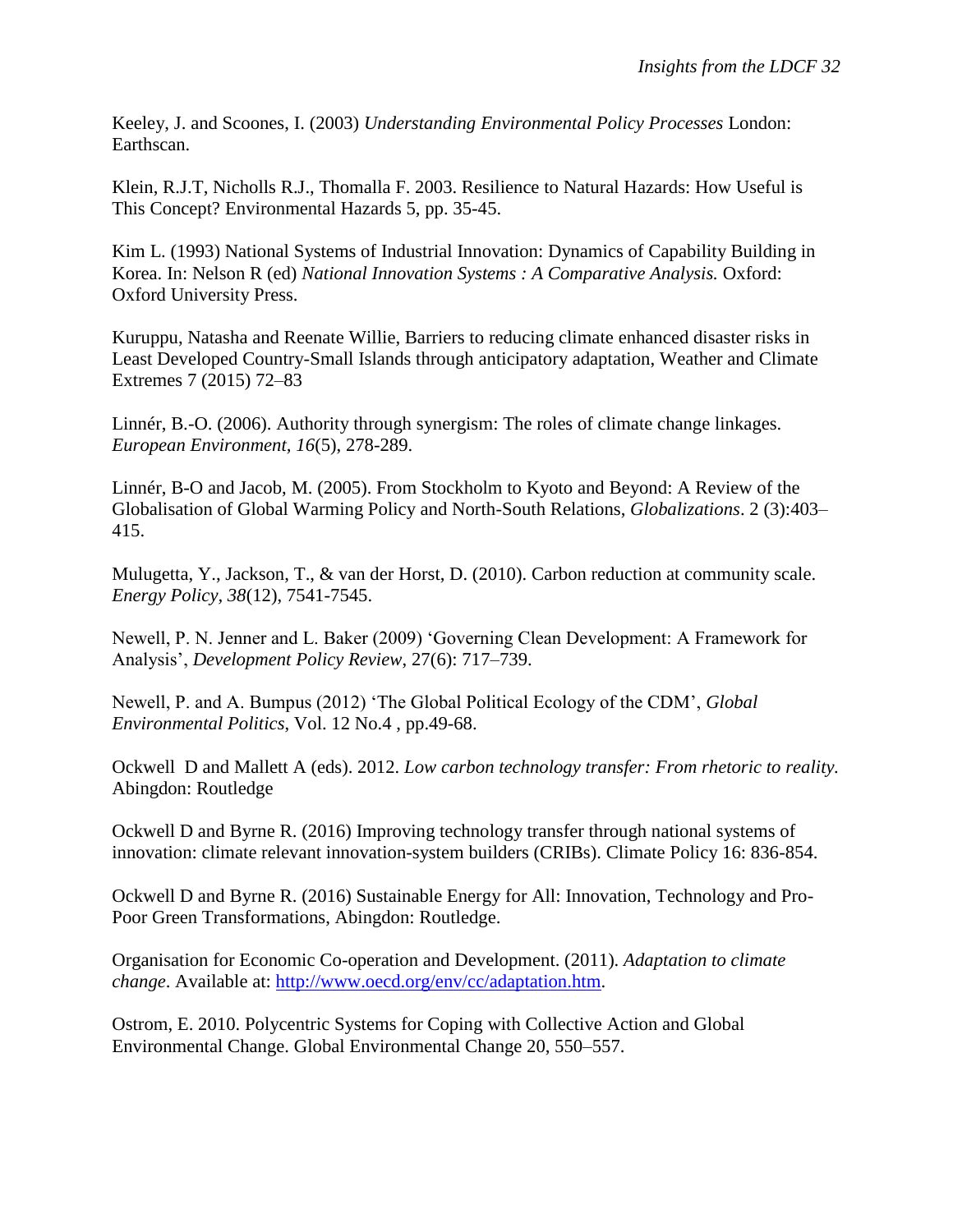Paavola, J., Adger, W.N., & Huq, S. (2006). Multifaceted justice in adaptation to climate change. In W.N. Adger, J. Paavola, S. Huq, & M.J. Mace (Eds.), *Fairness in adaptation to climate change* (pp. 263-277). Cambridge, MA: MIT Press.

Peet, R, P. Robbins and M.Watts (2011) *Global Political Ecology*. London: Routledge.

Phillips, J., and P. Newell (2013) The Governance of Clean Energy in India: the Clean Development Mechanism (CDM) and Domestic Energy Politics *Energy Policy* (59): 654-662.

Republic of Maldives. 2007. *National Adaptation Program of Action: Republic of Maldives*  (Malé: Ministry of Environment, Energy, and Water).

Robbins, P. (2004) *Political Ecology: A Critical Introduction.* Oxford: Blackwell.

Roberts, J.T., & Parks, B.C. (2007). *A climate of injustice: Global inequality, North-South politics, and climate policy.* Cambridge, MA: MIT Press.

Rolffs P, Ockwell DG and Byrne R. (2015) Beyond technology and finance: Pay-as-you-go sustainable energy access and theories of social change. *Environment and Planning A* 47: 2609 – 2627

Roy, R.C. (2000). Land rights of the indigenous peoples of the Chittagong Hill Tracts, Bangladesh. *IWGIA Document No. 99.* Copenhagen, Denmark: International Work Group for Indigenous Affairs.

Schneider, S.H., & Lane, J. (2006). Dangers and thresholds in climate change and the implications for Justice. In W.N. Adger, J. Paavola, S. Huq, & M.J. Mace (Eds.), *Fairness in adaptation to climate change* (pp. 23-51). Cambridge, MA: MIT Press.

Schroeder, H., Boykoff, M.T., & Spiers, L. (2012). Equity and state representations in climate negotiations. *Nature Climate Change, 2*(12), 834-836.

Shove E. (2010) Beyond the ABC: climate change policy and theories of social change. *Environment and Planning A* 42: 1273 - 1285.

Shue, H. (1992). The unavoidability of justice. In *The International Politics of the Environment: Actors, Interests, and Institutions* (pp. 373-397). Oxford, U.K.: Oxford University Press.

Smit, B. (1993). Adaptation to climate variability and change. *Environmental Paper No. 19.* Ontario, Canada: University of Guelph. .

Smith, J.B., Bhatti, N., Menzhulin, G., Benioff, R., Campos, M., Jallow, B., Rijsberman, F., Budyko, M.I., Dixon, R.K. (Eds.). (1996). *Adapting to climate change: An international perspective*. New York, NY: Springer-Verlag.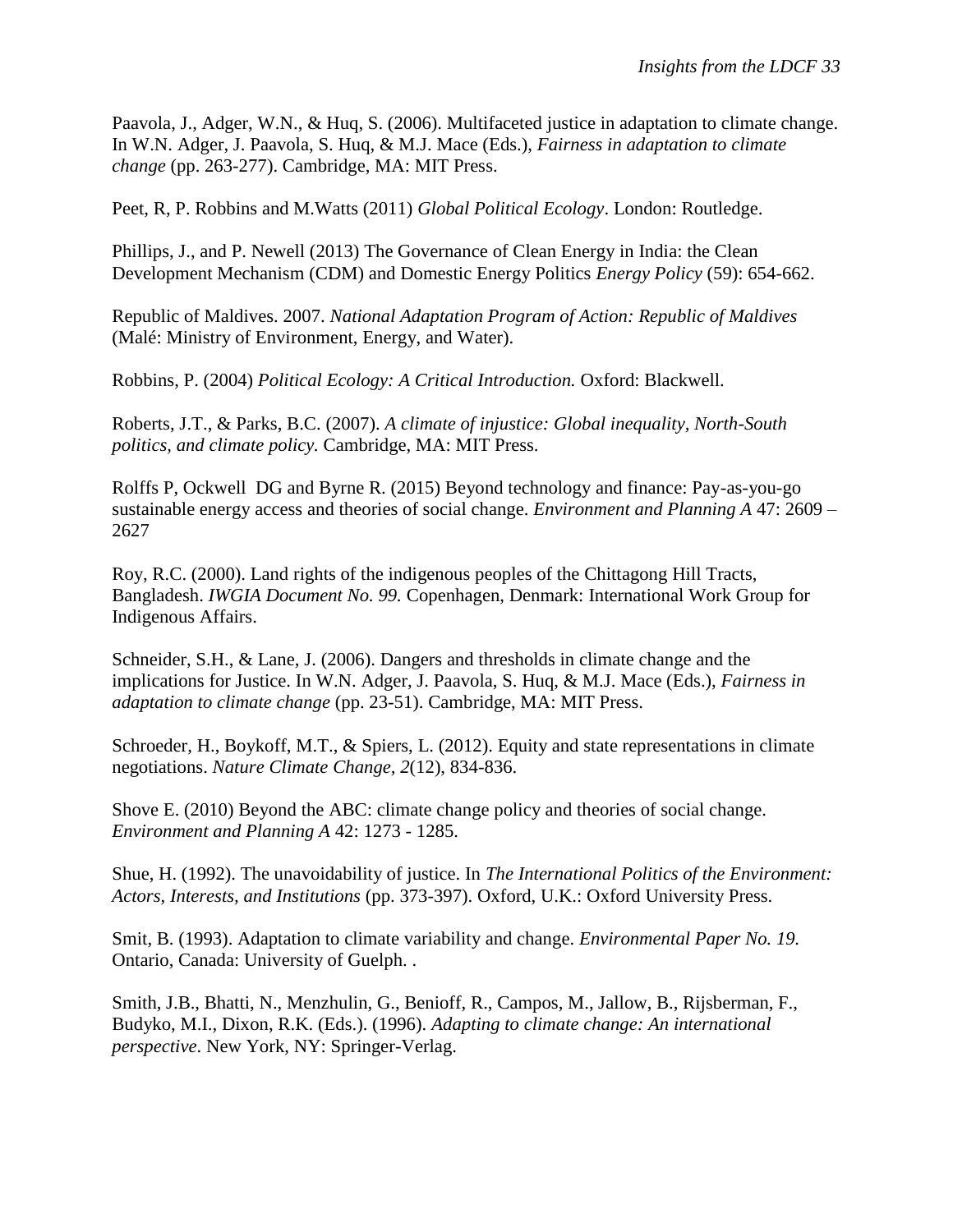Smith, Joel B., Thea Dickinson , Joseph D.B. Donahue , Ian Burton , Erik Haites , Richard J.T. Klein & Anand Patwardhan (2011) Development and climate change adaptation funding: coordination and integration, Climate Policy, 11:3, 987-1000.

Sovacool, B.K. 2011. An International Comparison of Four Polycentric Approaches to Climate and Energy Governance. Energy Policy 39(6), 3832-3844.

Sovacool, BK, BO Linnér, and ME Goodsite. "The Political Economy of Climate Adaptation," Nature Climate Change 5 (7) (July, 2015), pp. 616-618.

Sovacool, BK and BO Linnér. The Political Economy of Climate Change Adaptation (Basingstoke UK/New York USA: Palgrave Macmillan and the Nature Publishing Group, 2015).

Sovacool, BK, BO Linner, and RJL Klein. "Climate change adaptation and the Least Developed Countries Fund (LDCF): Qualitative insights from policy implementation in the Asia-Pacific," Climatic Change (in press, 2016)

Stakhiv, E. (1993). *Evaluation of IPCC adaptation strategies: Draft report*. Fort Belvoir, VA: U.S. Army Corps of Engineers.

Taylor, M. (2015) *The Political Ecology of Climate Change Adaptation* Oxon: Routledge.

UNESCAP, Low Carbon Green Growth Roadmap for Asia and the Pacific (Bangkok: UNESCAP, 2012).

United Nations Development Programme. (2009). *Evaluation of UNDP work with Least Developed Countries Fund and Special Climate Change Fund resources.* New York, NY: UNDP Evaluation Office

United Nations Framework Convention on Climate Change, *Report of the Global Environment Facility to the Conference of the Parties* (September 20, 2012), available at [http://unfccc.int/resource/docs/2012/cop18/eng/06.pdf.](http://unfccc.int/resource/docs/2012/cop18/eng/06.pdf)

United Nations Framework Convention on Climate Change. (2014). *Adaptation: Thematic areas of the work programme on loss and damage*. Available at [http://unfccc.int/adaptation/workstreams/loss\\_and\\_damage/items/7546.php.](http://unfccc.int/adaptation/workstreams/loss_and_damage/items/7546.php)

USAID, Asia Pacific Regional Climate Change Adaptation Assessment: Final Report Findings and Recommendations (Washington, DC: USAID, April, 2010).

Watson, R.T., Zinyowera, M.C., & Moss, R.H. (Eds.). (1996). *Climate change 1995: Impacts, adaptations and mitigation of climate change: Scientific-technical analyses.* Cambridge, U.K.: Cambridge University Press

Watson J, Byrne R, Ockwell D, et al. (2015) Lessons from China: building technological capabilities for low carbon technology transfer and development. *Climatic Change* 131: 387-399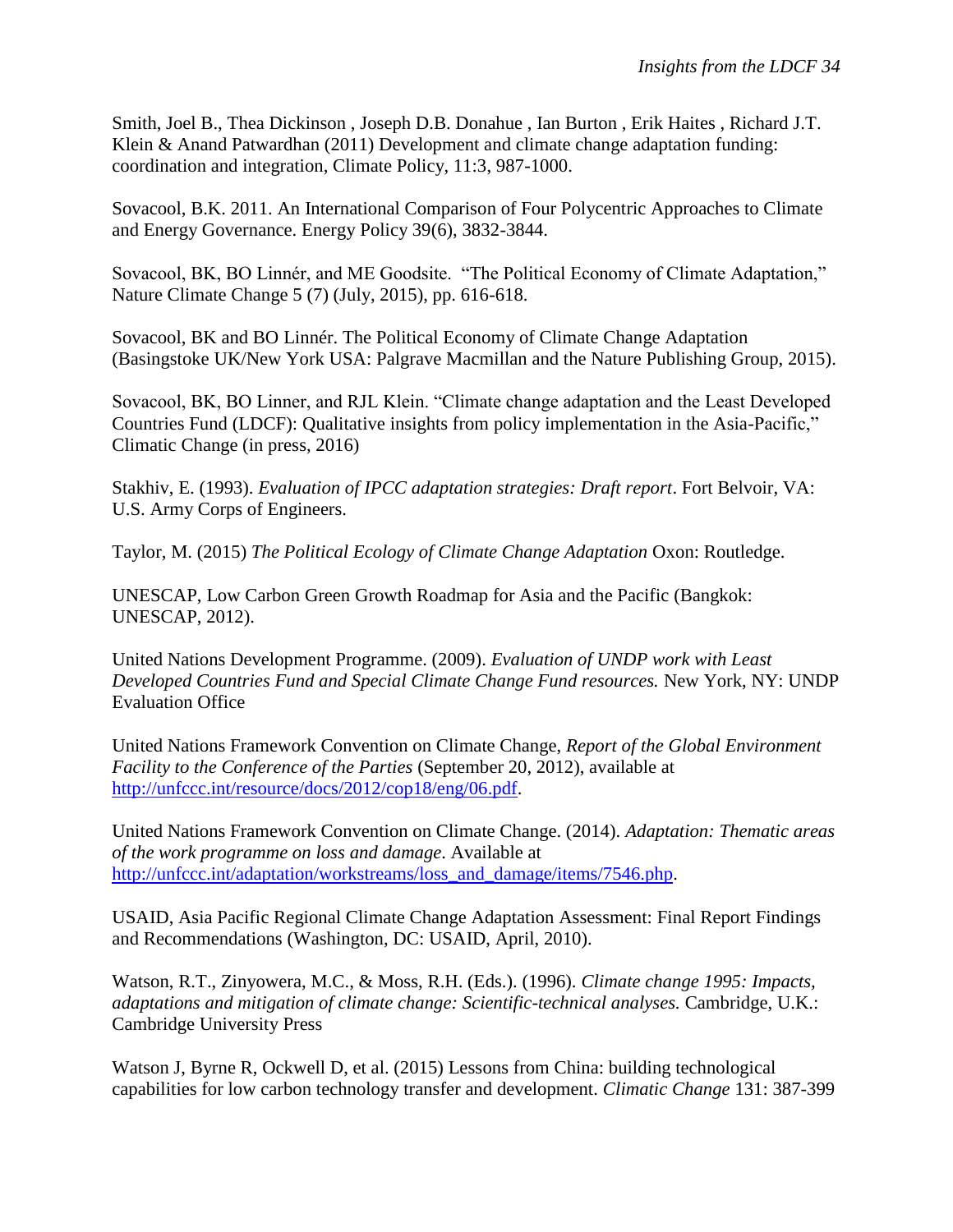Watts, M.J. and Bohle, H.G., 1993: The space of vulnerability: the causal structure of hunger and famine, Progress in Human Geography, 17, 1, 43-67

Young, Z. (2002) *A New Green Order? The World Bank and the Politics of the Global Environment Facility.* London: Pluto Press.

Zimmerer, K. and T. Bassett (2003) *Political Ecology : An Integrative Approach to Geography and Environment-Development Studies.* New York: London: Guilford Press.

8. Notes

 $\overline{a}$ 

- <sup>13</sup> Burton, *Adapt and thrive*.
- <sup>14</sup> Smit, "Adaptation to climate variability."
- <sup>15</sup> Stakhiv, *Evaluation of IPCC adaptation strategies.*
- <sup>16</sup> Watson et al., *Climate change 1995*.
- <sup>17</sup> Smith et al, *Adapting to climate change.*
- <sup>18</sup> OECD, *Adaptation to climate change*.
- <sup>19</sup> United Nations Framework Convention on Climate Change, *Adaptation.* .
- <sup>20</sup> Juhola et al, "Redefining maladaptation."
- <sup>21</sup> Barnett and O'Neill, "Minimising the risk of maladaptation."

22 Feenstra et al, *Handbook on methods for climate change impact assessment and adaptation strategies.*

- <sup>23</sup> IPCC, *Climate change 2007,* p. 378.
- <sup>24</sup> Eisenack et al., "Explaining and overcoming barriers to climate change adaptation."
- <sup>25</sup> Sovacool et al., "Climate change adaptation."
- <sup>26</sup> Anthoff et al., *Global and regional exposure to large rises in sea-level*.
- <sup>27</sup> USAID, *Asia Pacific Regional Climate Change Adaptation Assessment*.
- <sup>28</sup> UNESCAP, *Low Carbon Green Growth Roadmap for Asia and the Pacific.*
- $29$  Sovacool et al, "The Political Economy of Climate Adaptation."

<sup>&</sup>lt;sup>1</sup> Ford et al., "A systematic review."

<sup>2</sup> Bryan and Behrman, *Community-based adaptation*, p. 12.

<sup>&</sup>lt;sup>3</sup> Biermann et al., "Global climate governance."

<sup>4</sup> Adger, "Vulnerabiliy."

<sup>5</sup> Watts and Bohle, "The space of vulnerability."

<sup>6</sup> United Nations, List of Least Developed Countries, January, 2015, available at [http://www.un.org/en/development/desa/policy/cdp/ldc/ldc\\_list.pdf](http://www.un.org/en/development/desa/policy/cdp/ldc/ldc_list.pdf)

<sup>7</sup> Ostrom, "Polycentric systems."

<sup>8</sup> Sovacool, "Polycentric Approaches to Climate and Energy Governance."

<sup>&</sup>lt;sup>9</sup> Florini and Sovacool, "Who Governs Energy?"

<sup>10</sup> IPCC, *Climate change 2007*, p. 9.

 $11$  Ibid.

<sup>12</sup> Brown and Sovacool, *Climate change and global energy security.*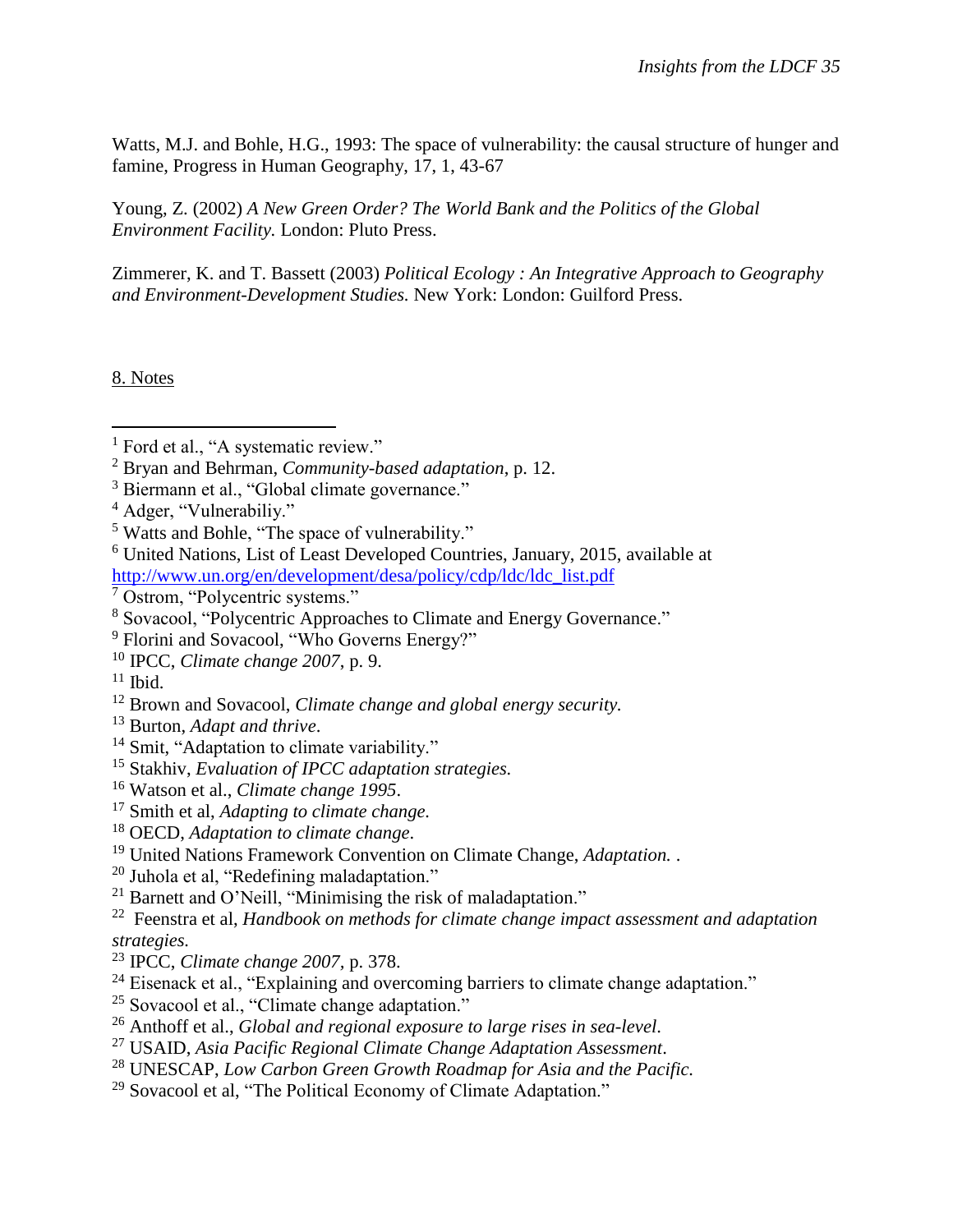- Sovacool and Linnér. *The Political Economy of Climate Change.*
- <sup>31</sup> Sovacool et al, "The Political Economy of Climate Adaptation."
- Sovacool and Linnér. *The Political Economy of Climate Change.*
- UNDP, *Evaluation of UNDP work with Least Developed Countries Fund.*
- Ibid.

 $\overline{a}$ 

- Ibid.
- Danish Ministry of Foreign Affairs, "Review of the follow up on the LDCF Evaluation."
- Global Environment Facility, *Climate Change Forum.*
- Australian Aid, *Australian Multilateral Assessment.*
- UNFCCC, *Report of the Global Environment Facility to the Conference of the Parties*. Ibid.
- Global Environment Facility, *Adaptation to Climate Change.*
- Barnett and Finnmore, *Rules for the world.*
- Linnér, "Authority through synergism."
- Paavola et al., "Multifaceted justice in adaptation*.*"
- Roberts and Parks, *A climate of injustice.*
- Schroeder et al., "Equity and state representations in climate negotiations."
- Gordon, "Climate change and the poorest nations."
- Schneider and Lane, "Climate change and the implications for Justice."
- <sup>49</sup> Shue, "The unavoidability of justice."
- Bodansky, "The History of the Glboal Climate Change Regime."
- Linnér and Jacob, "From Stockholm to Kyoto."
- Young, *A New Green Order?*
- Huq and Khan, "Equity in national adaptation programs of action."
- Roy, "Land rights of the indigenous peoples of the Chittagong Hill Tracts."
- Republic of Maldives, *National Adaptation Program of Action.*
- Füssel et al., "International Adaptation Funding."
- Flam and Skjaerseth, "Does adequate financing exist."
- Smith et al., "Development and climate change adaptation funding."
- Buchner et al., *The landscape of climate finance 2012*.
- Ibid.
- Global Environment Facility, *Accessing Resources.*
- Kuruppu and Willie, "Barriers to reducing climate enhanced disaster."
- <sup>63</sup> Holvoet and Inberg, "Gender sensitivity of Sub-Saharan Africa National Adaptation Programmes of Action."
- <sup>64</sup> Kalame et al., "Assessing the process and options for implementing National Adaptation Programmes of Action."
- <sup>65</sup> Hardee and Mutunga, "Strengthening the link between climate change adaptation and national development plans."
- Bulkeley et al., *Transnational Climate Change Governance*.
- Young, *A New Green Order.*
- Goldman, *Imperial Nature.*
- Newell et al., "Governing Clean Development."
- Keeley and Scoones, *Understanding Environmental Policy Processes*.
- Taylor, *The Political Ecology of Climate Change Adaptation*.
- Robbins, *Political Ecology.*